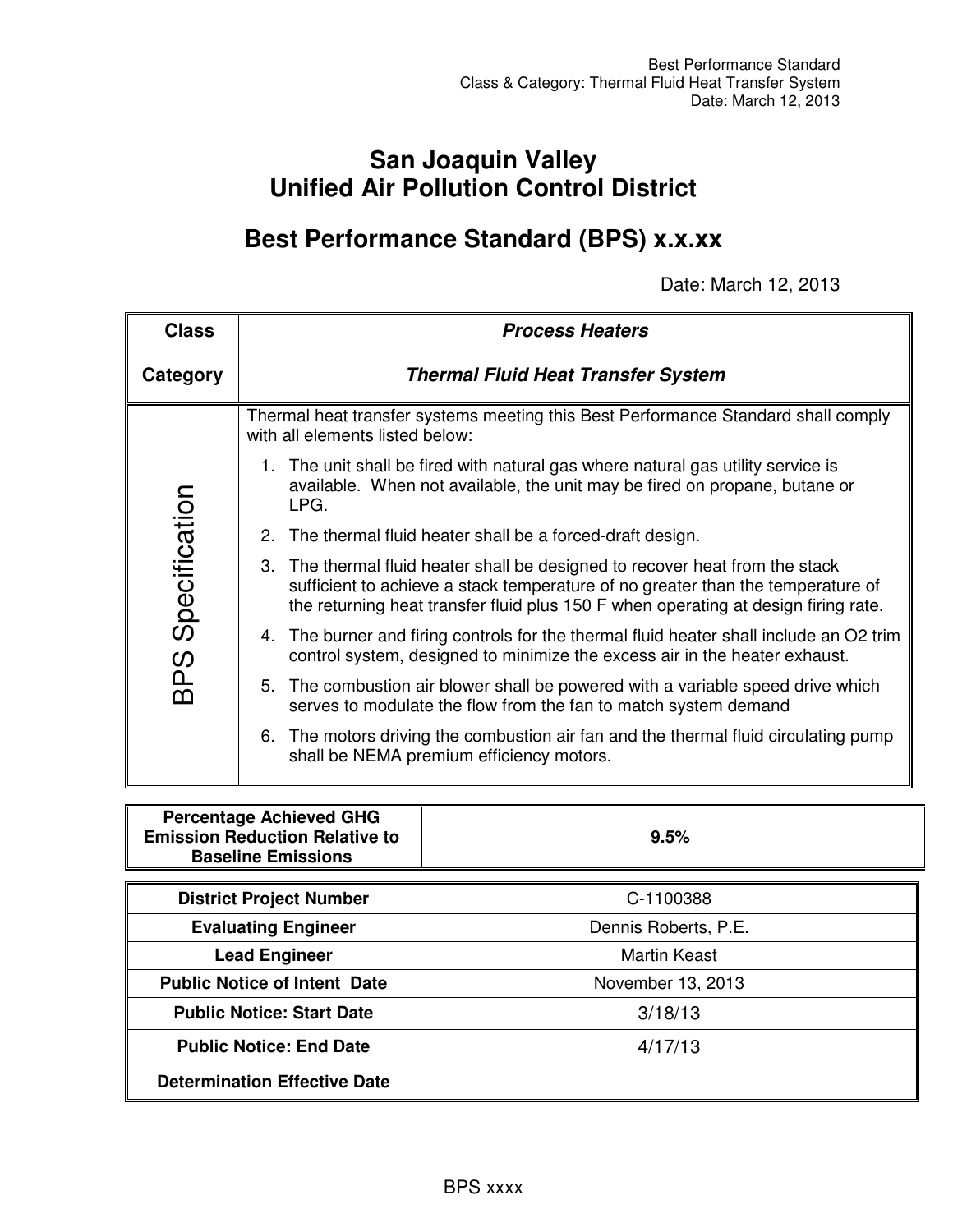# **TABLE OF CONTENTS**

#### **l. Best Performance Standard (BPS) Determination Introduction**

- A. Purpose
- B. Definitions
- C. Determining Project Significance Using BPS

#### **II. Summary of BPS Determination Phases**

#### **lll. Class and Category**

#### **lV. Public Notice of Intent**

#### **V. BPS Development**

- STEP 1. Establish Baseline Emissions Factor for Class and Category
	- A. Representative Baseline Operation
	- B. Basis and Assumptions
	- C. Unit of Activity
	- D. Calculations
- STEP 2. List Technologically Feasible GHG Emission Control Measures
- STEP 3. Identify all Achieved-in-Practice GHG Emission Control Measures
- STEP 4. Quantify the Potential GHG Emission and Percent Reduction for Each Identified Achieved-in-Practice GHG Emission Control Measure
- STEP 5. Rank all Achieved-in-Practice GHG emission reduction measures by order of % GHG emissions reduction
- STEP 6. Establish the Best Performance Standard (BPS) for this Class and **Category**
- STEP 7. Eliminate All Other Achieved-in-Practice Options from Consideration as Best Performance Standard

#### **Vl. Public Participation**

#### **Vlll. Appendices**

Appendix A: Schematic of typical thermal heat transfer system Appendix B: Thermal Efficiency Demonstration Appendix C: Public Notice of Intent: Notice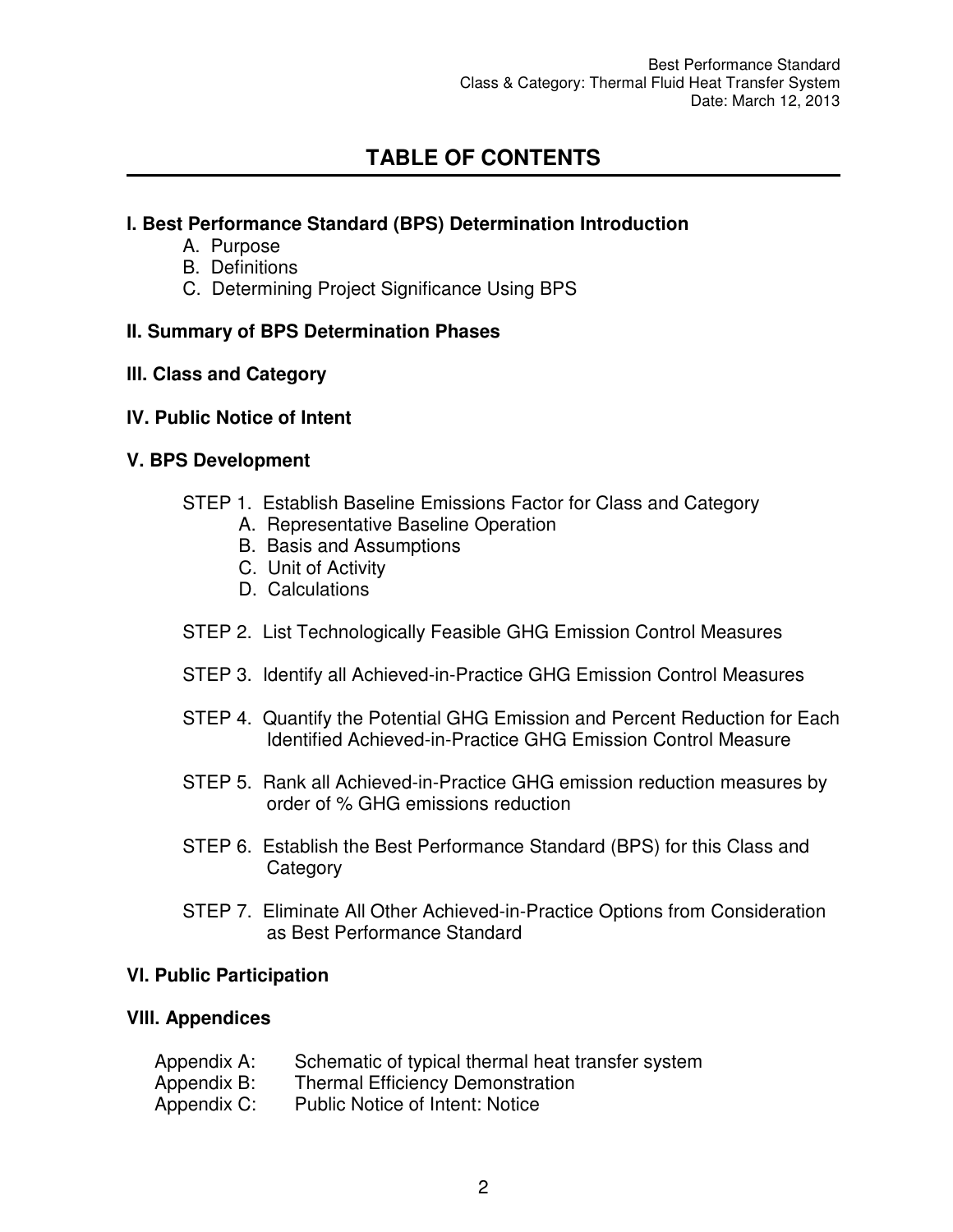# **I. Best Performance Standard (BPS) Determination Introduction**

#### **A. Purpose**

To assist permit applicants, project proponents, and interested parties in assessing and reducing the impacts of project specific greenhouse gas emissions (GHG) on global climate change from stationary source projects, the San Joaquin Valley Air Pollution Control District (District) has adopted the polic*y: District Policy – Addressing GHG Emission Impacts for Stationary Source Projects Under CEQA When Serving as the Lead Agency.* This policy applies to projects for which the District has discretionary approval authority over the project and the District serves as the lead agency for CEQA purposes. Nonetheless, land use agencies can refer to it as guidance for projects that include stationary sources of emissions. The policy relies on the use of performance based standards, otherwise known as Best Performance Standards (BPS) to assess significance of project specific greenhouse gas emissions on global climate change during the environmental review process, as required by CEQA. Use of BPS is a method of streamlining the CEQA process of determining significance and is not a required emission reduction measure. Projects implementing BPS would be determined to have a less than cumulatively significant impact. Otherwise, demonstration of a 29 percent reduction in GHG emissions, from business-as-usual, is required to determine that a project would have a less than cumulatively significant impact.

#### **B. Definitions**

Best Performance Standard for Stationary Source Projects for a specific Class and Category is the most effective, District approved, Achieved-in-Practice means of reducing or limiting GHG emissions from a GHG emissions source, that is also economically feasible per the definition of Achieved-in-Practice. BPS includes equipment type, equipment design, and operational and maintenance practices for the identified service, operation, or emissions unit class and category.

Business-as-Usual is - the emissions for a type of equipment or operation within an identified class and category projected for the year 2020, assuming no change in GHG emissions per unit of activity as established for the baseline period, 2002- 2004. To relate BAU to an emissions generating activity, the District proposes to establish emission factors per unit of activity, for each class and category, using the 2002-2004 baseline period as the reference.

Category is - a District approved subdivision within a "class" as identified by unique operational or technical aspects.

Class is - the broadest District approved division of stationary GHG sources based on fundamental type of equipment or industrial classification of the source operation.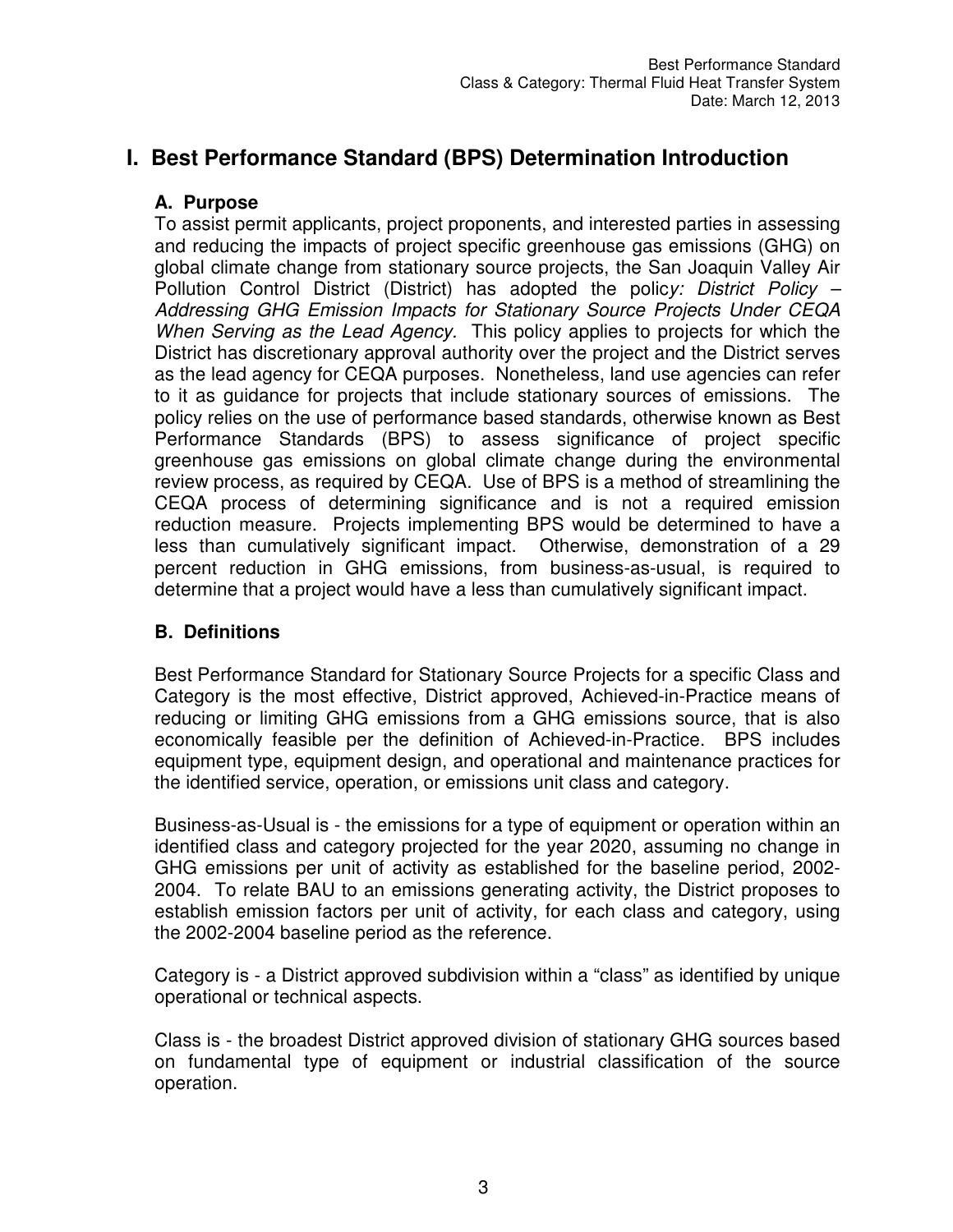#### **C. Determining Project Significance Using BPS**

Use of BPS is a method of determining significance of project specific GHG emission impacts using established specifications. BPS is not a required mitigation of project related impacts. Use of BPS would streamline the significance determination process by pre-quantifying the emission reductions that would be achieved by a specific GHG emission reduction measure and pre-approving the use of such a measure to reduce project-related GHG emissions.

GHG emissions can be directly emitted from stationary sources of air pollution requiring operating permits from the District, or they may be emitted indirectly, as a result of increased electrical power usage, for instance. For traditional stationary source projects, BPS includes equipment type, equipment design, and operational and maintenance practices for the identified service, operation, or emissions unit class and category.

## **II. Summary of BPS Determination Process**

The District has established Thermal Fluid Heat Transfer System as a separate class and category which requires implementation of a Best Performance Standard (BPS) pursuant to the District's Climate Change Action Plan (CCAP). The District's determination of the BPS for this class and category has been made using the BPS development process established in the District's Final Staff Report, *Addressing Greenhouse Gas Emissions under the California Environmental Quality Act.* A summary of the specific implementation of the phased BPS development process for this specific determination is as follows: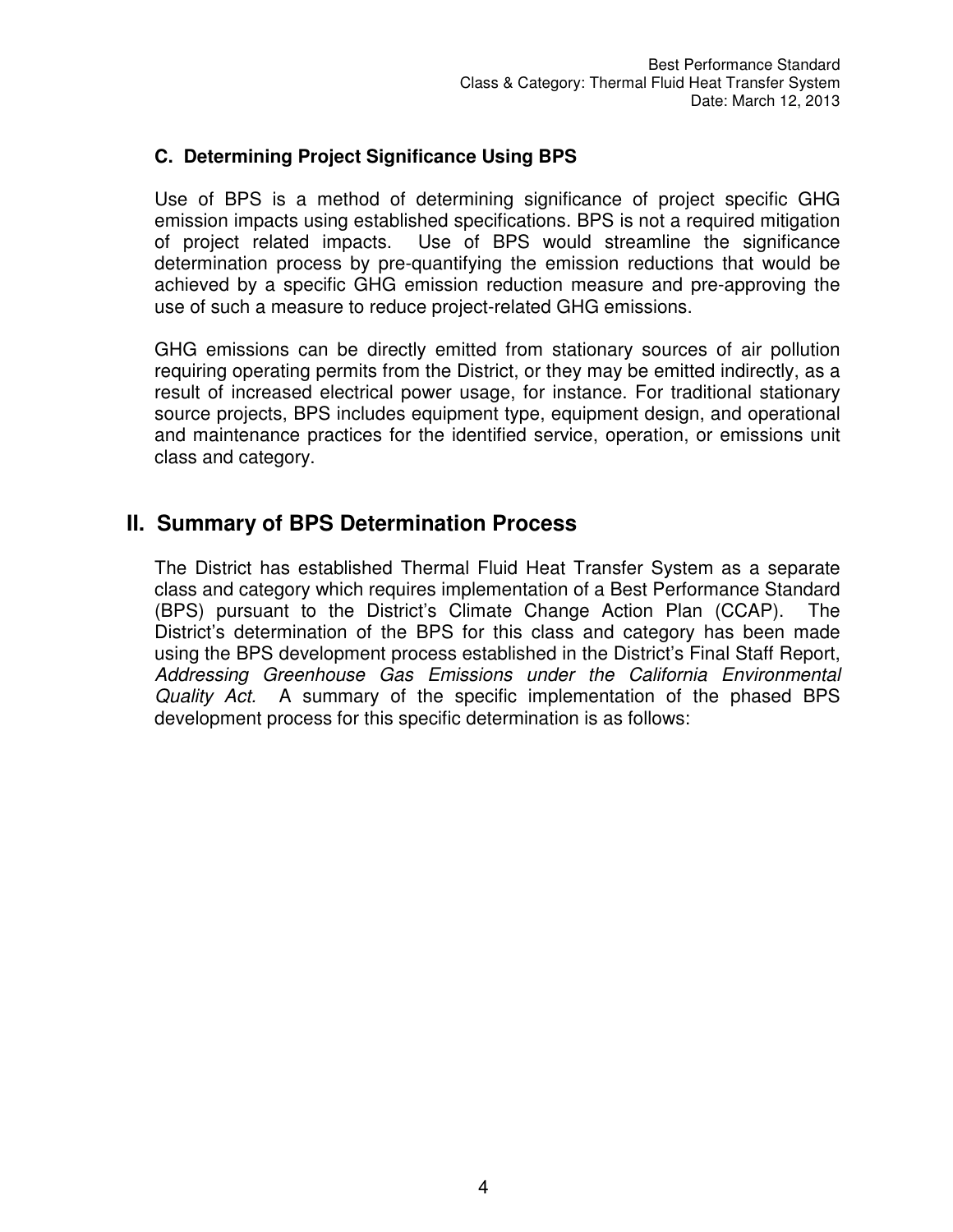|                | Table 1<br>BPS Development Process Phases for Thermal Fluid Heat Transfer System |                     |                                                                                                   |  |  |  |  |
|----------------|----------------------------------------------------------------------------------|---------------------|---------------------------------------------------------------------------------------------------|--|--|--|--|
| <b>Phase</b>   | <b>Description</b>                                                               | Date                | <b>Description</b>                                                                                |  |  |  |  |
| 1              | <b>Public Notice</b><br>of Intent                                                | 11/13/12            | The District's intent notice is attached as Appendix A                                            |  |  |  |  |
| $\overline{2}$ | <b>BPS</b><br>Development                                                        | 3/12/13             | See evaluation document.                                                                          |  |  |  |  |
| 3              | Public<br>Participation:<br><b>Public Notice</b><br><b>Start Date</b>            | 3/18/13             | A Draft BPS evaluation was provided for public<br>comment.                                        |  |  |  |  |
| 4              | Public<br>Participation:<br><b>Public Notice</b><br><b>End Date</b>              | 4/17/13             | A 30 day period will be allocated for public comment                                              |  |  |  |  |
| 5              | Public<br>Workshop                                                               | N/A                 | No workshop is currently planned for this BPS<br>determination.                                   |  |  |  |  |
| 6              | Finalization                                                                     | To be<br>determined | The BPS established in this evaluation document will be<br>effective on the date of finalization. |  |  |  |  |

# **III. Class and Category**

**Process Heaters** are recognized as a distinct class based on the following:

A process heater is defined as any fuel fired combustion equipment which transfers heat from combustion gases to fluid or process streams.

Process heaters are a distinct class with respect to the District's prohibitory rules for criteria pollutant emissions (Rules 4306, 4307, 4308 and 4320).

Process heaters differ from boilers and steam generators in that process heaters are not limited to boiling or raising the temperature of water.

Process heaters differ from dryers as process heaters do not dry or cure material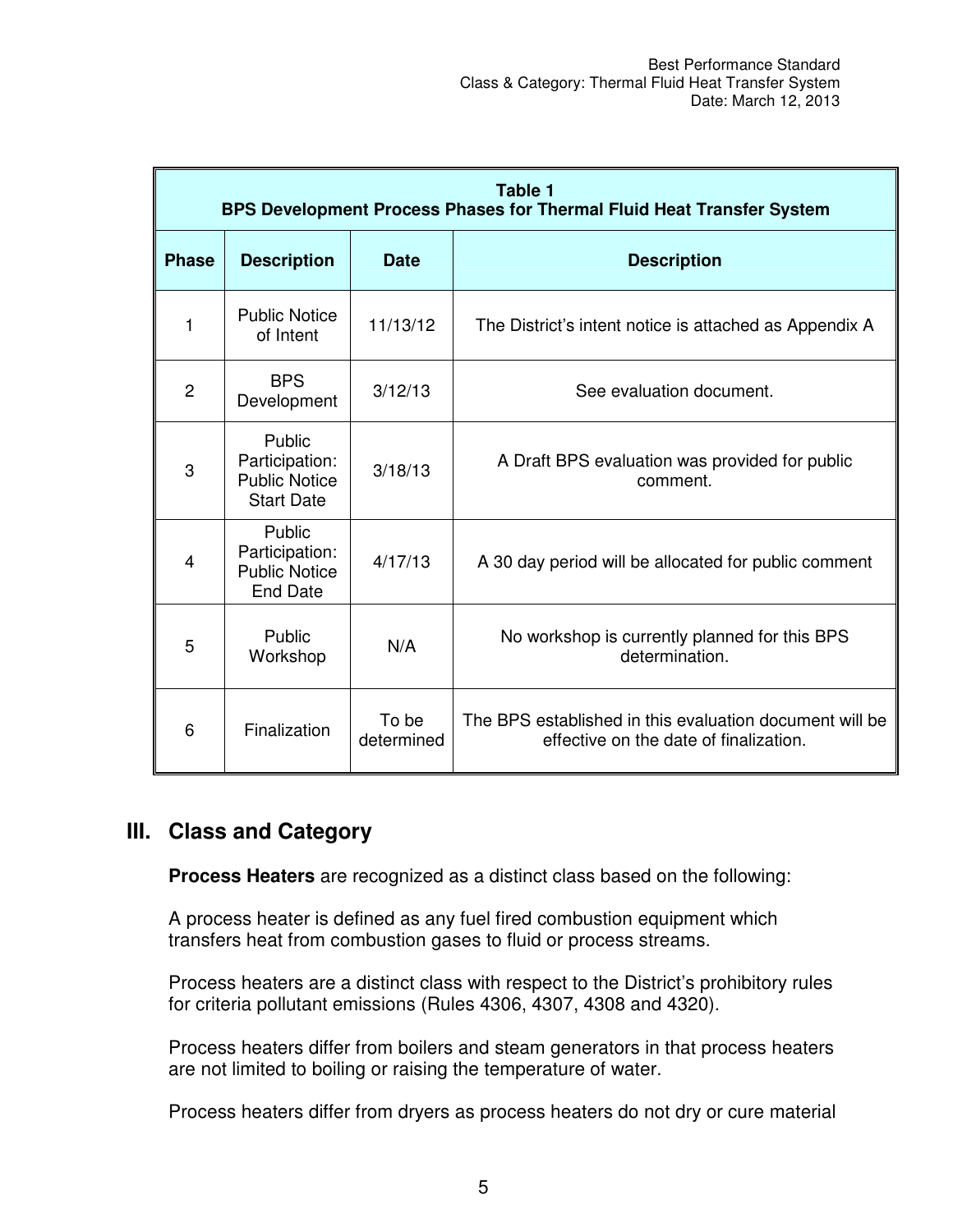by direct contact with the products of combustion.

**Thermal Fluid Heat Transfer Systems** typically consist of a thermal fluid heater with piping, pump(s) and other ancilliary equipment in which a liquid phase heat transfer medium is heated and circulated to one or more heat energy users within a closed loop system. Thermal oil, glycol, and water are common heat transfer mediums. Appendix A provides a schematic illustration of a typical system. Thermal fluid heat transfer systems are recognized as a distinct category of the class "process heaters".

## **IV Public Notice of Intent**

Prior to developing the BPS for this class and category, the District published a Notice of Intent. Public notification of the District's intent to develop BPS for this class and category was sent on November 13, 2013 to individuals registered with the CCAP list server. The District's notification is attached as Appendix C.

No comments were received during the initial public outreach.

# **V. BPS Development**

#### **STEP 1. Establish Baseline Emissions Factor for Class and Category**

The Baseline Emission Factor (BEF) is defined as the three-year average (2002-2004) of GHG emissions for a particular class and category of equipment in the San Joaquin Valley (SJV), expressed as annual GHG emissions per unit of activity. The Baseline Emission Factor is calculated by first defining an operation which is representative of the average population of units of this type in the SJV during the Baseline Period and then determining the specific emissions per unit throughput for the representative unit.

#### **A. Representative Baseline Operation**

For thermal fluid heaters the *r*epresentative baseline operation has been determined to be a 2-pass helical coil thermal fluid heater with a net thermal efficiency of 80% (NHV), fired with natural gas. The baseline unit is forced draft design. The burner and firing controls are a conventional air/fuel ratio control without O2 trim, assumed to operate with a stack O2 concentration of 6% dry basis. The combustion air blower and heat transfer fluid circulation pump are fixed speed equipment driven by conventional-efficiency electric motors. This determination is based on: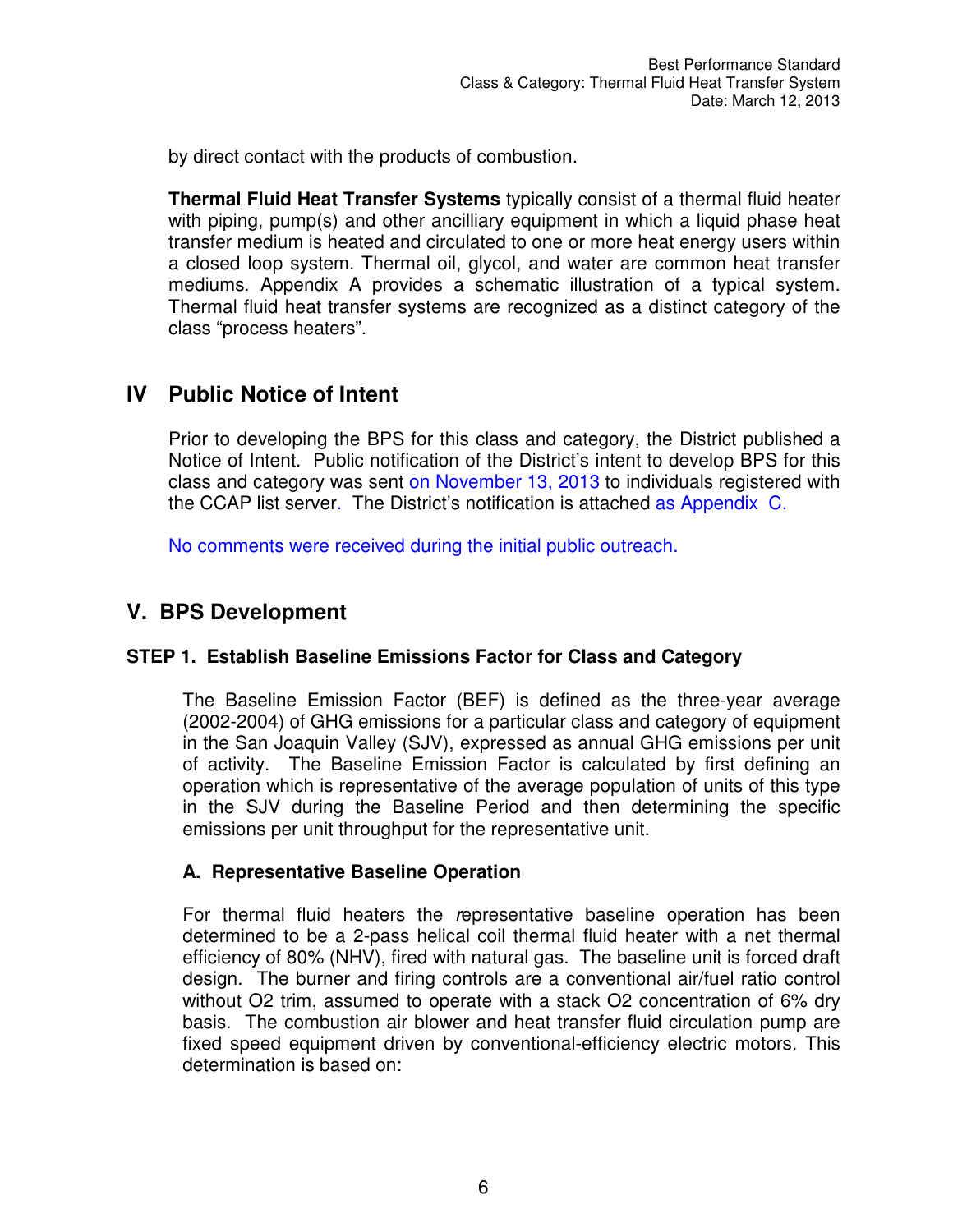- A 2-pass helical coil desigh is historically the typical configuration and the design with lowest  $1<sup>st</sup>$  cost for modern thermal fluid heaters. The unit typically consists of a single helical heat transfer coil through which the heat transfer fluid flows, mounted in a cylindrical heater casing with the burner firing at one end of the casing, centered in the coil. Combustion occurs in the inner coil space which is the primary zone of radiant heat transfer in the unit  $(1<sup>st</sup>$  pass). Combustion gases flow to the stack by reversing direction and flowing on the outside of the coil  $(2^{nd}$  pass), returning to the firing end of the unit where the stack is located. The second pass is the primary zone of convective heat transfer in the unit. The thermal fluid heater in place during 2002-2004 is exprected to have had an average age of 10 years, and therefore was installed in the early 1990's. It is reasonable to assume (and historically consistent with general industrial practice) that the lower  $1<sup>st</sup>$  cost of a simple 2-pass unit would have out-weighed the advantages of the enhanced energy efficiency available from a 3-pass design or of a unit equipped with an economizer at the time of installation.
- An average thermal efficiency of 80% (LHV) is estimated for the 2-pass design based on manufacturer's literature which suggests thermal efficiencies in the range of 75-85% (LHV) for two-pass thermal fluid heaters as well as on references from the literature which suggest a thermal efficiency in the low 80's as historically representative of process heater performance in general.
- Assumptions concerning firing controls and drivers for combustion air fans and pumps are generally consistent with current standard installation practices which were also in effect at the time time of the baseline period.

#### **B. Basis and Assumptions of Analysis for Baseline Emissions**

- All direct GHG emissions are produced due to combustion of natural gas in this unit.
- The higher heating value (HHV) for natural gas is 111% of the lower heating value (LHV).
- GHG emissions are stated as "CO<sub>2</sub> equivalent" (CO<sub>2</sub>e) which includes the global warming potential of methane and nitrous oxide emissions associated with gaseous fuel combustion.
- The GHG emission factor for natural gas combustion is 117 lb-CO<sub>2</sub>e/MMBtu (HHV) based on published emission factors by the California Air Resources Board
- F-Factor for Natural Gas: 8710 dscf/MMBtu (HHV) at 68°F (40 CFR 60, Appendix B)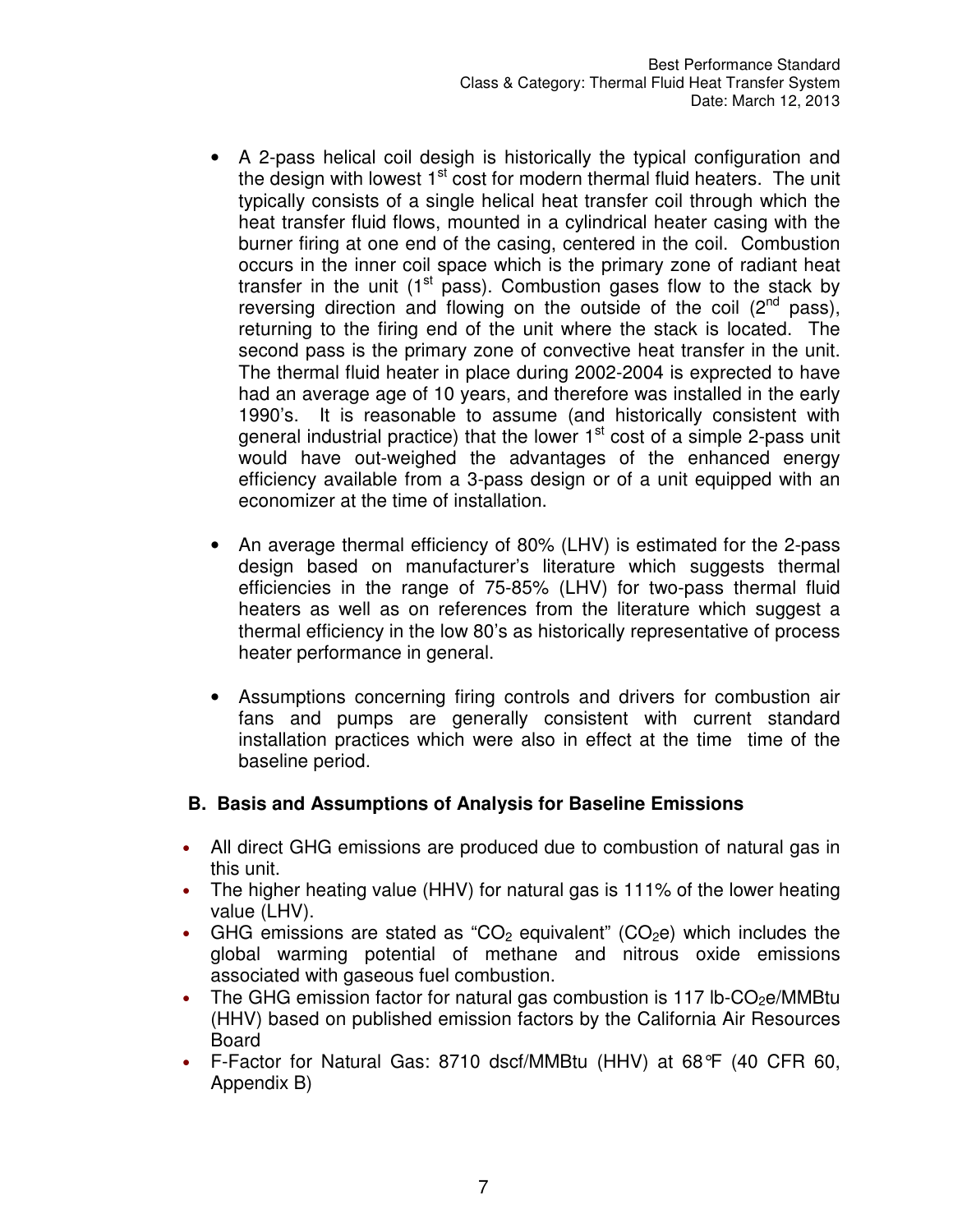- $\cdot$  385.5 = number of cubic feet of ideal gas in a lb-mole at 68 F and atmospheric pressure.
- F-Factor correction for excess air in the stack gas is  $A_d = 20.8\%/20.8\%$ %O2)
- The heater is assumed to operate at 6% O2 in the exhaust.
- Indirect emissions produced due to operation of the combustion air fan will and the circulating pump will be considered in the analysis.
- For the baseline, electric motors are assumed to be conventional motors with efficiency of 85%.
- The circulating thermal oil pump is assumed to operate at 62 gpm to deliver 1 MMBtu/hr with a pressure differential of 75 psi and a hydraulic efficiency of 65% (based on typical circulating rates and motor horsepowers listed in manufacturer's litereature).
- The combustion air fan is assumed to operate with a static head of 25" water column at a static efficiency of 60%.
- Brake horsepower required for operation of the combustion air fan will be calculated by the following equation which is a simplified representation of adiabatic compression ignoring the compressibility of air as appropriate for the low pressure differentials typical for fans:

 $Bhp(fan) =$  Air Flow, CFM  $\overline{x}$ Static Head, in. of water 6,356 Static Efficiency

• Brake horsepower required for operation of the circulating pump will be calculated by the following equation which applies the pump efficiency to the calculated hydraulic horsepower to determine the brake horsepower requirement:

Bhp  $(pump)$ flow, gpm x Differential Pressure, psi 1,713 Efficiency

- The combustion air rate is assumed to be essentially equal to the dry stack gas rate in standard cubic feet.
- Indirect emissions from electric power consumption are calculated based on the draft District FYI "Quantifying Greenhouse Gas Emission Due to Electricity Use" which identifies an emission factor of 0.690 lb-CO<sub>2</sub>e per kWh.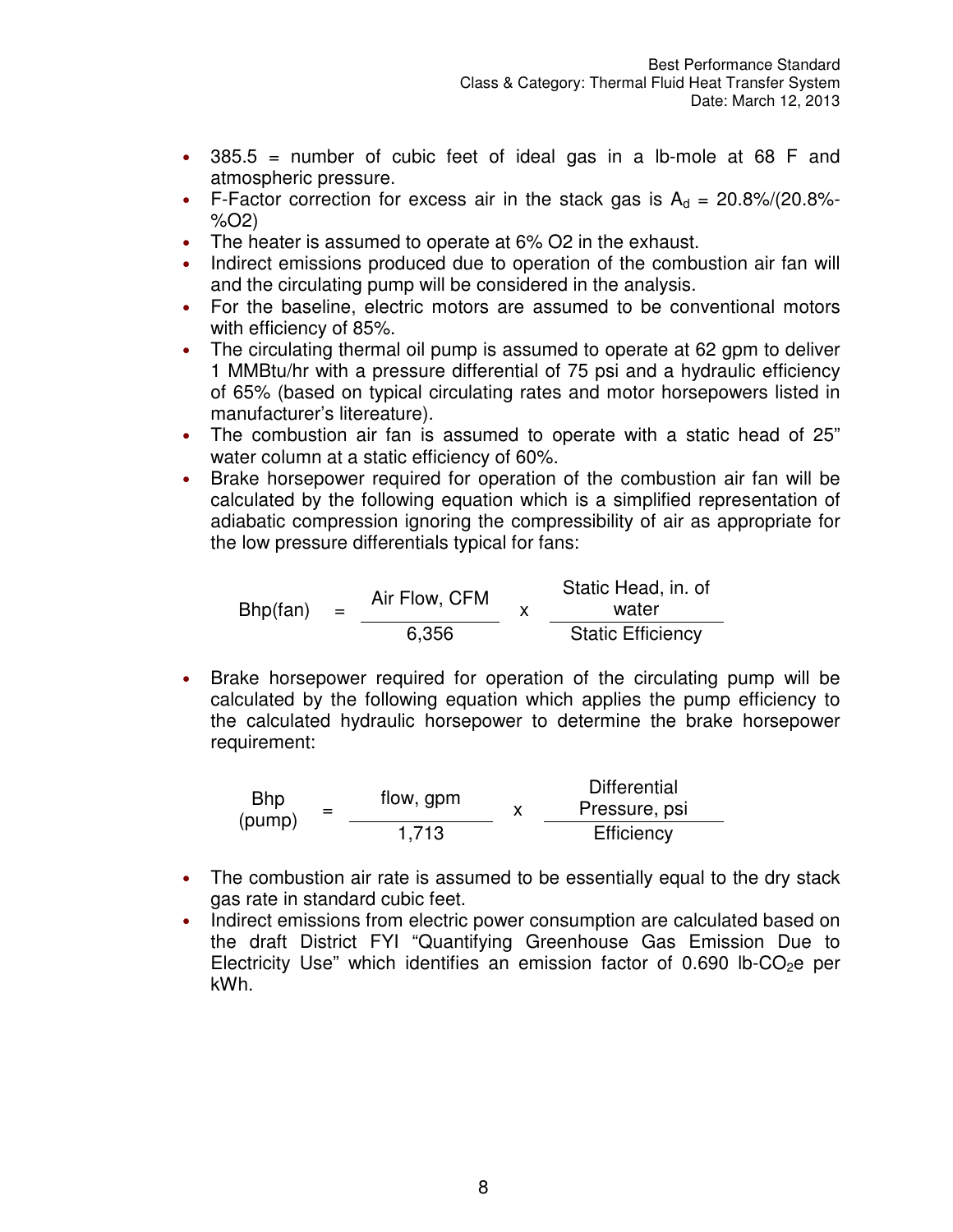### **C. Unit of Activity**

To relate Business-as-Usual to an emissions generating activity, it is necessary to establish an emission factor per unit of activity, for the established class and category, using the 2002-2004 baseline period as the reference.

The resulting emissions factor is the combination of

GHG emission reductions achieved through technology, and

GHG emission reductions achieved through changes in activity efficiencies.

A unit of activity for this class and category will be taken as 1,000,000 Btu's of process heat supplied by the circulating thermal heat transfer fluid.

For purposes of development of the GHG emission factors, it will be assumed that GHG emissions reductions achieved through changes in activity efficiencies are not significant. This assumption has been made based on:

- This class and category of equipment is used at a wide range of facilities, diverse in operation and size, making it difficult to characterize specific efficiency improvements.
- A search of available literature did not yield any data which would support a direct estimate of changes in GHG emission from heat transfer systems in this class and category since the baseline period based on changes in activity efficiencies.

### **D. Calculations**

#### **STEP 1. Establish the Baseline Emission Factor per Unit of Activity**

The Baseline Emission Factor (BEF) is the sum of the direct (GHG<sub>D</sub>) and indirect (GHG<sub>I</sub>) emissions (on a per unit of activity basis), stated as  $lb$ -CO<sub>2</sub> equivalent:

 $BEF = GHG_D + GHG_I$ 

Direct Emissions:

 $GHG_D = E_f \times SFC$ 

where,

 $E_f$  = GHG emission factor = 117 lb-  $CO_{2(e)}/MMB$ tu of natural gas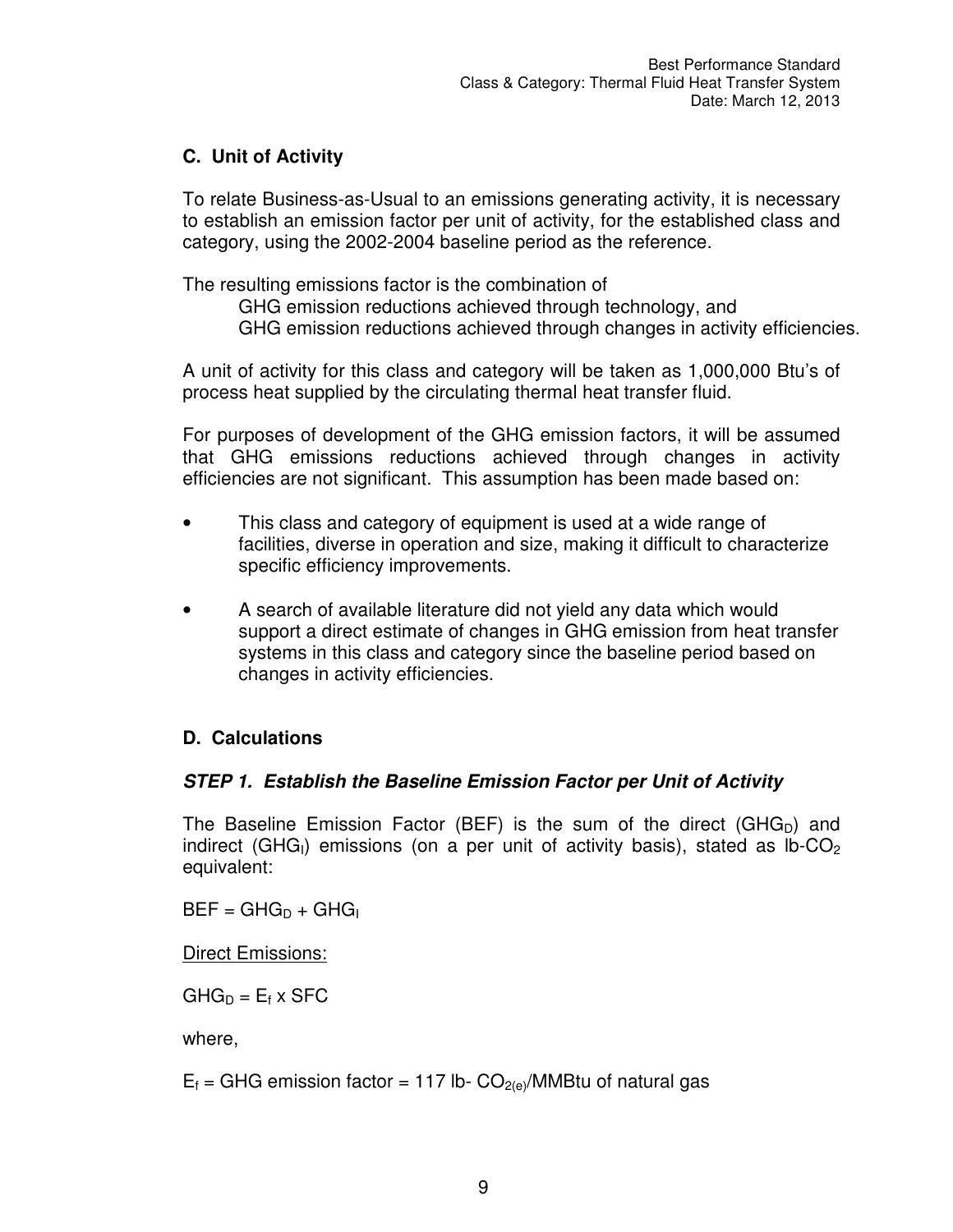SFC = Specific Fuel Consumption = MMBtu fired (HHV) per unit of activity

For a net thermal efficiency (LHV basis) of 80% (Baseline),

 $SFC = 111\%$  (HHV/NHV) x 1,000,000 MMBtu-supplied  $\div 80\%$  (LHV) = 1.39 Btu-fired (HHV)/Btu-supplied = 1.39 MMBtu-fired(HHV) per Unit of Activity

Direct emissions are then calculated as:

GHG<sub>D</sub> = 117 lb-CO<sub>2(e)</sub>/MMBtu (HHV) x 1.0 MMBtu/hr supplied x 1.39 = 162.6 lb-CO2(e)/MMBtu-supplied

Indirect Emissions

Only indirect emissions associated with the operation of electric motors are considered determined by the following:

GHG (electric motor) = Electric Utility GHG Emission Factor x kWh consumed

*Thermal Fluid Circulating Pump* 

Bhp = 
$$
\frac{62 \text{ gpm} \times 75 \text{ psi}}{1,713 \times 65\%}
$$

 $Bhp = 4.18$ 

*Combustion Air Fan* 

**Combustion** Air Rate 1.39  $MMBtu/hr$ <sup> $X$ </sup> 8710 scf/MMBtu 20.85% x 1 hour 20.85% - 6.0% 60 minutes **Combustion**  $Air Rate = 283 cfm$ Bhp  $=$   $\frac{283 \text{ CFM} \times 25 \text{ W.C.}}{}$ 6,356 x 60%  $Bhp = 1.86$ 

Total bhp for both motors is then converted to a brake kWh per MMBtu: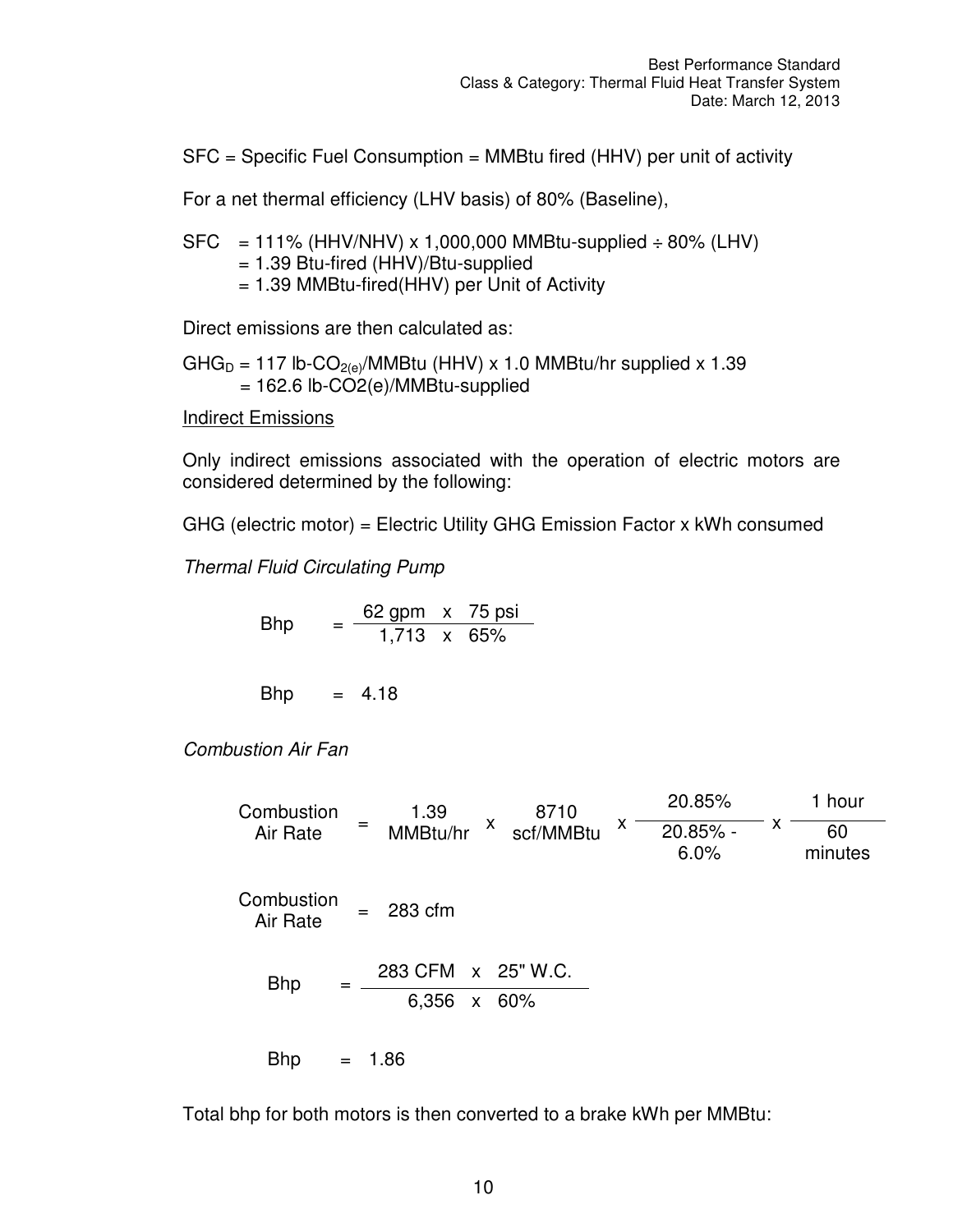Brake kWh: =  $(4.18 + 1.86) \times 0.7457$  kWh/bhp = 6.04 kWh/MMBtu

Actual kWh consumption is calculated based on motor efficiency:

kWh consumption = 6.04 brake kWh/MMBtu  $\div$  85% = 7.10 kWh/MMBtu supplied

GHG (electric motor) =  $0.69$  lb-CO<sub>2</sub>e/kWh x 7.10 kWh/MMBtu

GHG (electric motor) =  $4.9$  lb-CO<sub>2</sub>e/MMBtu

The Baseline Emission Factor is the sum of the direct and the indirect emissions:

#### **BEF = 162.6 + 4.9 = 167.5 lb- CO2(e)/MMBtu supplied**

#### **STEP 2. List Technologically Feasible GHG Emission Reduction Measures**

Fire the unit with only natural gas

Where and when available, the use of natural gas provides the lowest GHG emission rate per Btu

#### Enhanced recovery of heat from the stack gas

Installing additional convective heat transfer surface in the unit allows enhanced recovery of heat from the stack gases. The resulting improvement in thermal efficiency results in reduced GHG emissions per MMBtu of delivered process heat. Increased convective heat transfer is achieved by increasing the internal convective surface (such as by specifying a 3-pass heater) and/or installing an external convection section. An external convection section (also known as an economizer) is used to preheat the thermal fluid before entering the heater proper, recovering heat from the stack gas. Use of an external convection section may also allow recovery of stack heat for services other than preheating the thermal oil, such as other low level process heat demands, HVAC, etc., when present at the facility.

Use of an air preheater, which transfers heat from the stack to the combustion air using an external heat exchchanger and retuning the heat to the unit, may also be used and it improves thermal efficiency in a manner similar to increased convective surface. However, the use may be limited since increased air preheat may increase NOx emissions.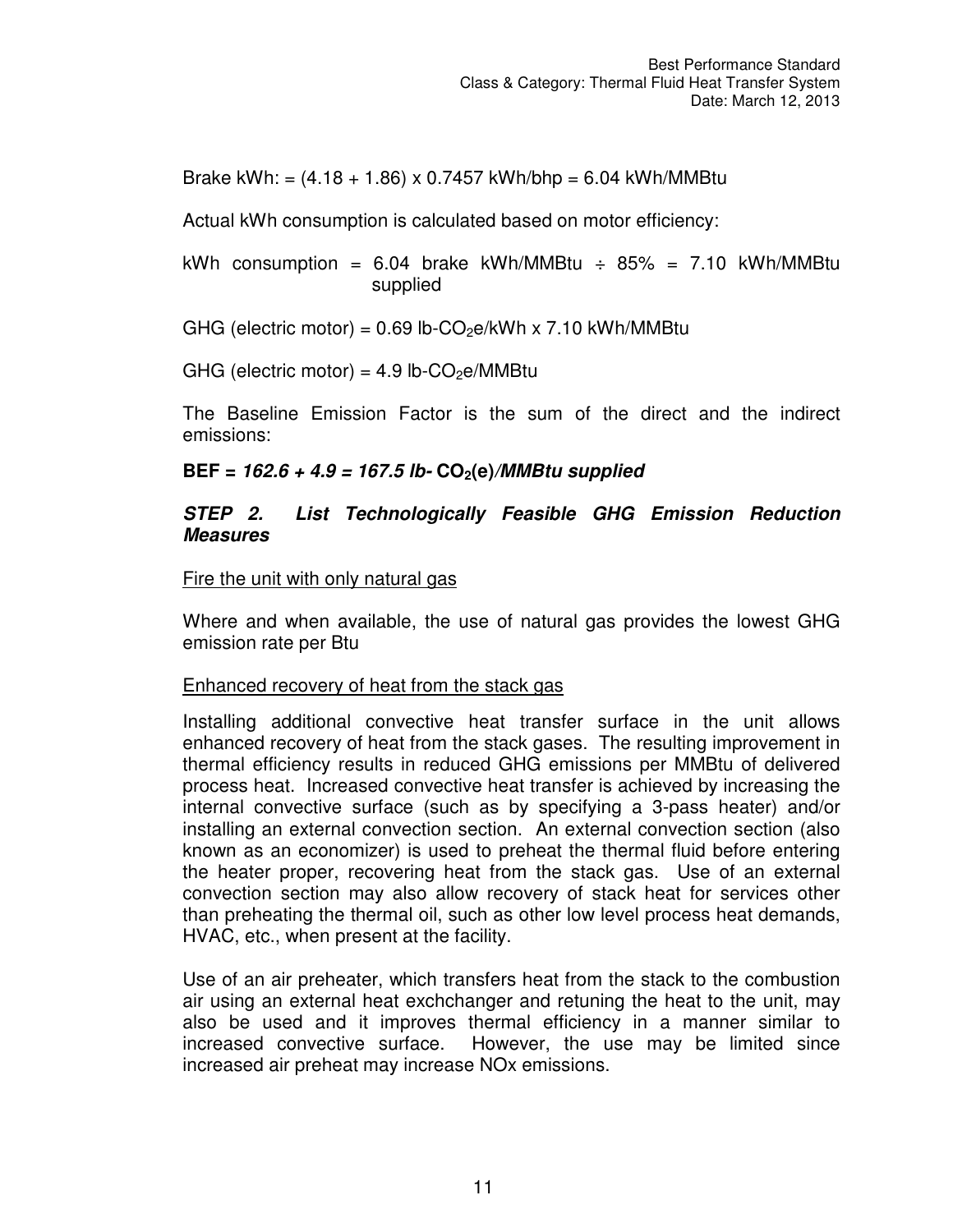Minimize Excess Air

A. Forced Draft Design

The combustion process generally requires an excess of air (air in excess of the stochiometric requirement for combustion of the fuel) to ensure efficient combustion and safe operation. Operations which exceed the minimum amount of excess air required for clean and safe operation result in a loss of efficiency as a result of the increased stack losses. Higher levels of excess air are especially characteristic of natural draft units due to 1) reduced capability to safely control the combustion air rate, especially in turndown conditions, and to 2) air inleakage into the unit caused by the negative pressure present in the unit. Specification of a forced draft unit helps reduce excess air in the process.

B. Limit excess air and/or Flue Gas Recirculation (FGR)

The excess air and FGR requirement for any particular unit will be affected substantially by the allowed level of NOx emissions and by the selected NOx emission control strategy. Units installed in the San Joaquin Valley are generally required to meet stringent air NOx emission limits and thus can be expected to be equipped with the most advanced emission control technology. Units operating with ultra low NOx burners without flue gas recircultion may rely on high excess air as a diluent to reduce peak flame temperature. Burners with flue gas recirculation (FGR) may require somewhat lower levels of excess air but produce substantial indirect GHG emissions due to operation of the FGR fan. Use of ultra low NOx burners both with and without FGR generally results in increased indirect GHG emissions relative to conventional burners. However, units equipped with selective catalytic reduction (SCR) for NOx control offer operation with the lowest achievable level of excess air since these units may operate with conventional burners with no or only minimal FGR and may be specified for operation with O2 levels at or below 3%.

C. O2 Trim Control Instrumentation

When burners are manually tuned on a periodic basis, they are typically adjusted to a conservatively high excess air value, ensuring safe operation over the entire operating range of the boiler but negatively impacting the average thermal efficiency of the unit.

O2 trim instrumentation serves to continuously monitor the O2 concentration in the stack and to continuously trim the air/fuel ratio in the combustion chamber to the minimum value required for stable combustion and for control of NOx emissions if applicable, over the entire operating range of the unit.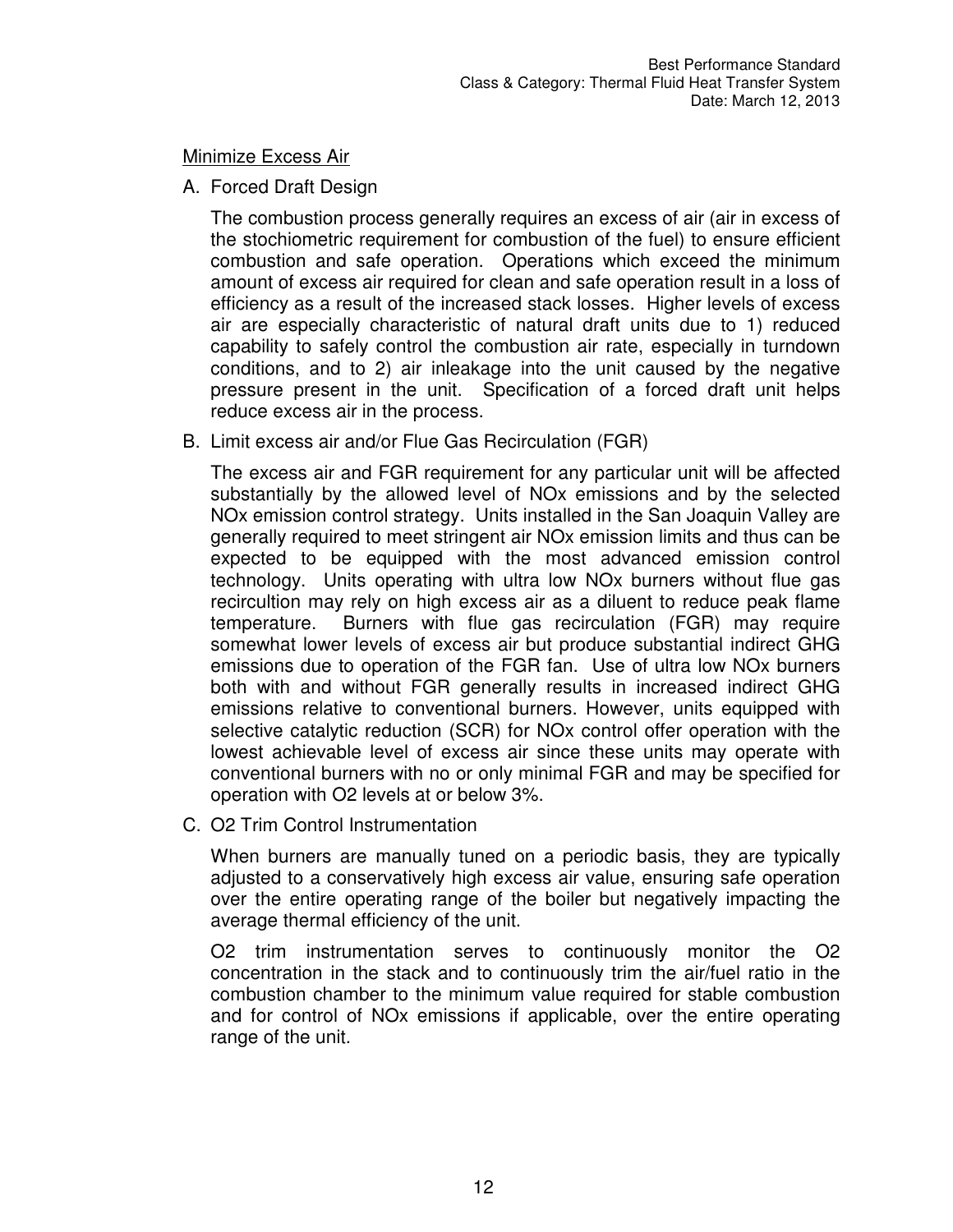#### Use of premium efficiency motors

An electric motor efficiency standard is published by the National Electrical Manufacturers Association (NEMA) which is identified as the "NEMA Premium Efficiency Electric Motors Program". For large motors, the NEMA premium efficiency motor provides a gain of approximately 5-8 percentage points in motor efficiency when compared to a standard efficiency motor. The NEMA specification covers motors up to 500 horsepower and motors meeting this specification are in common use and are available from most major electric motor manufacturers.

#### Use of speed control for the combustion air

Control of the operation of the combustion air fan by use of a variable speed electric motor will provide substantial energy savings when compared to operation at a fixed speed and controlled by throttling the discharge flow. The most common and economical variable speed drive is the variable frequency drive (VFD) which has become commonly available in recent years and is typical for new combustion air fan applications. For the combustion air fan, the VFD provides especially significant energy savings when a unit is operated at substantial turndown ratios which can result in throttling away more than half the rated energy output of the motor.

#### Use of speed control for the heat transfer fluid circulation pump

Control of the operation of the heat transfer fluid circulation pump by use of a variable speed electric motor could also provide substantial energy savings when compared to operation at a fixed speed and controlled by throttling the discharge flow. Typical operation of the heat transfer fluid circulation is depicted by the schematic in Appendix A. As shown, the circulating fluid loop operates through a back pressure control valve while the pump continues to operate at a fixed speed and horsepower input. At low fluid utilization rates by the process, substantial energy is wasted in this mode. A variable speed pump would match the pump output to the actual demand down to the lower limit of flow for the heater, eliminating the backpressure throttling operation.

#### Use of High Efficiency Combustion Air Fans and Thermal Oil Circulating Pumps

The peak efficiency of centrifugal fans and pumps may vary from 60 to 80% depending upon design and application. Use of a higher efficiency fan or pump provides savings in indirect GHG emissions due to the significant reduction in electric motor horsepower required.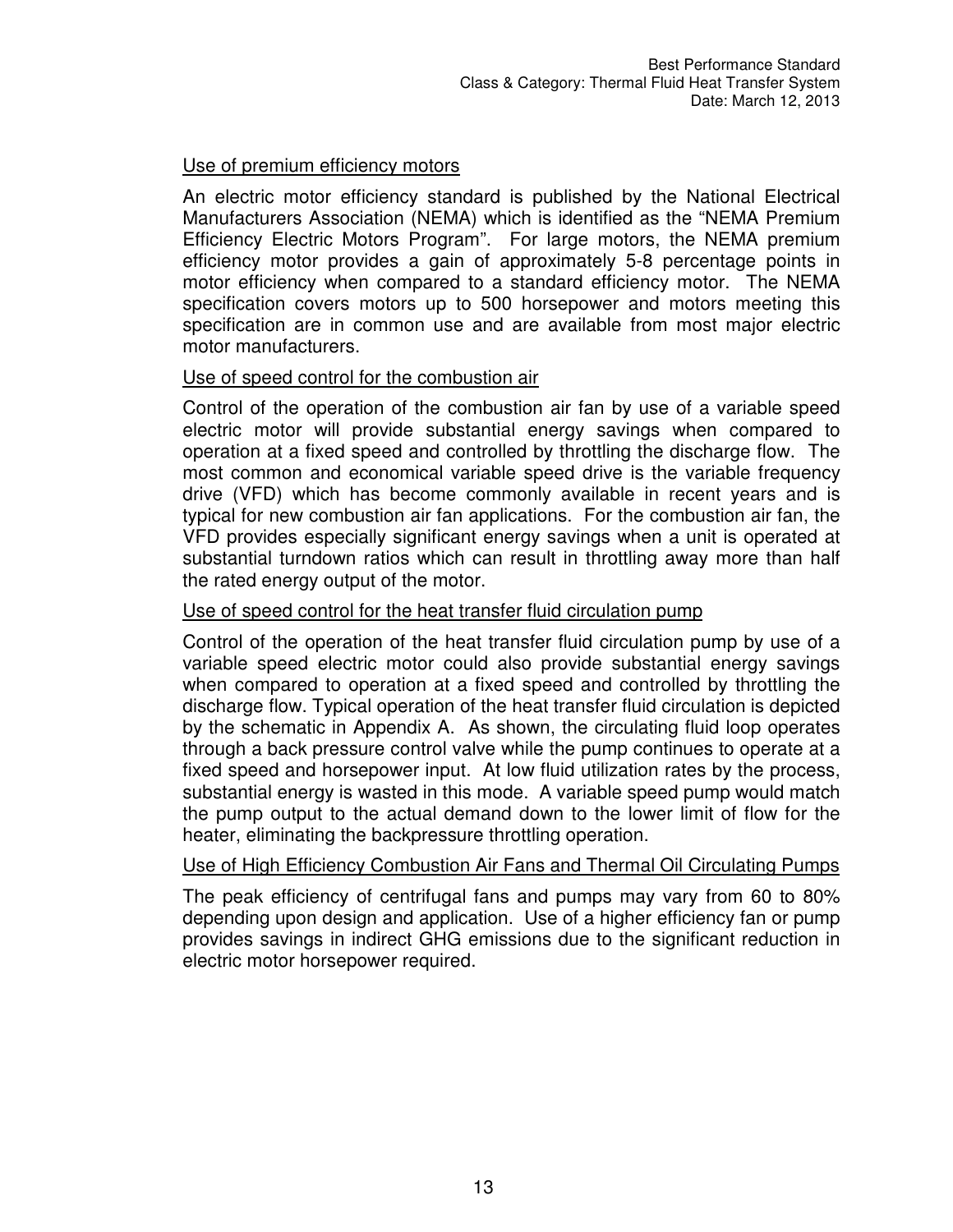| Table 2<br><b>Technologically Feasible GHG Control Measures for</b><br><b>Thermal Fluid Heat Transfer Systems</b> |                                                                                                                                                  |  |  |  |  |
|-------------------------------------------------------------------------------------------------------------------|--------------------------------------------------------------------------------------------------------------------------------------------------|--|--|--|--|
| <b>GHG Control Measures</b>                                                                                       | <b>Qualifications</b>                                                                                                                            |  |  |  |  |
| Natural gas firing                                                                                                | Reduces heat loss to the stack, significantly<br>increasing thermal efficiency                                                                   |  |  |  |  |
| Forced draft design                                                                                               | Reduces excess air in stack gas, increasing<br>thermal efficiency                                                                                |  |  |  |  |
| Enhanced recovery of stack heat                                                                                   | Reduces heat loss to the stack, significantly<br>increasing thermal efficiency                                                                   |  |  |  |  |
| Use O <sub>2</sub> trim                                                                                           | Reduces excess air, particularly for turn<br>down operations, increasing thermal<br>efficiency                                                   |  |  |  |  |
| Limit excess air                                                                                                  | Reduces excess air, increasing thermal<br>efficiency but may require installation of SCR<br>due to SJVAPCD NOx regulations                       |  |  |  |  |
| Variable speed fans and pumps                                                                                     | Reduces electrical power requirement for<br>operation of the thermal heat transfer system<br>resulting in reduction of indirect GHG<br>emissions |  |  |  |  |
| Premium efficiency motors                                                                                         | Reduces electrical power requirement for<br>operation of the thermal heat transfer system<br>resulting in reduction of indirect GHG<br>emissions |  |  |  |  |
| Use of High Efficiency Combustion Air Fans<br>and Thermal Oil Circulating Pumps                                   | Reduces electrical power requirement for<br>operation of the thermal heat transfer system<br>resulting in reduction of indirect GHG<br>emissions |  |  |  |  |

All of the control measures identified above operate in conjunction with control equipment for criteria pollutants which meets current regulatory requirements. None of the identified control measures would result in an increase in emissions of criteria pollutants.

#### **STEP 3. Identify all Achieved-in-Practice GHG Emission Control Measures**

For all technologically feasible GHG emission reduction measures, all GHG reduction measures determined to be Achieved-in-Practice are identified. Achieved-in-Practice is defined as any equipment, technology, practice or operation available in the United States that has been installed and operated or used at a commercial or stationary source site for a reasonable period of time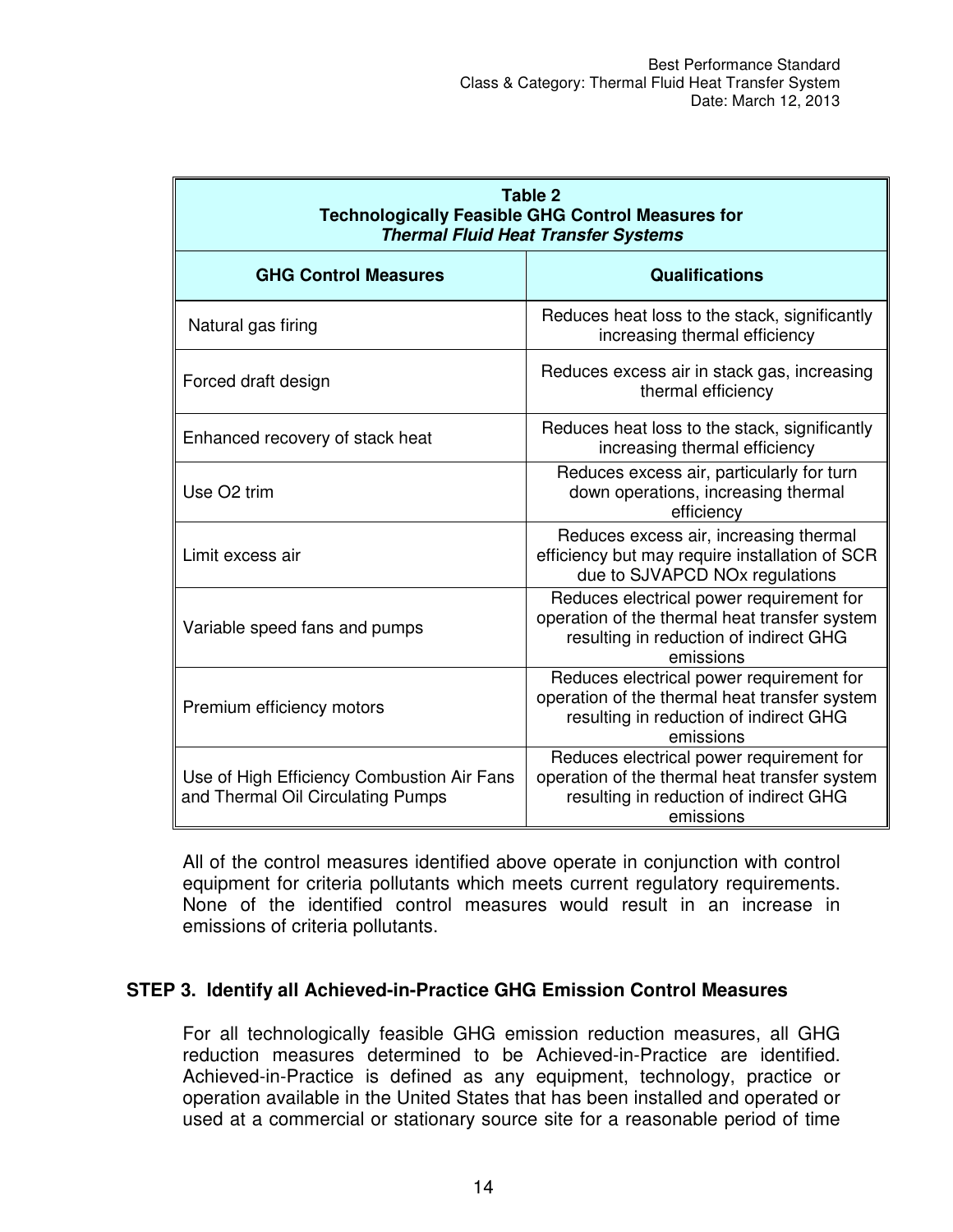sufficient to demonstrate that the equipment, the technology, the practice or the operation is reliable when operated in a manner that is typical for the process. In determining whether equipment, technology, practice or operation is Achieved-in-Practice, the District will

consider the extent to which grants, incentives or other financial subsidies influence the economic feasibility of its use.

The following findings or considerations are applicable to this class and category:

#### Natural gas firing:

All thermal fluid heat transfer systems currently permitted by the District are fired with natural gas. Therefore natural gas firing is achieved-in-practice.

#### Forced Draft Design

Forced draft design is representative of the current commercial offerings by essential all manufacturers of thermal heat transfer fluid systems and is commonly known to be in widespread commercial operation. Forced draft design is therefore considered achieved-in-practice.

#### Enhanced Recovery of Heat from the Stack Gases

Thermal fluid heaters featuring 3-pass designs, air preheaters and/or external convection sections are in commercial operation and are standard options routinely offered by thermal fluid heater manufacturers. A specified minimum level of performance based on the use of extended convective heat transfer surface is thus required to represent achieved-in-practice technology. The following considerations are applicable to the achieved-in-practice status of this technology:

- Quoted thermal efficiencies of up to 93.0%, lower heating value (LHV) basis, are available from thermal fluid heater manufacturers based upon use of external convection sections. For purposes of this analysis, it is conservatively assumed that such efficiency would only be achieved at a low heat transfer fluid supply temperature (outlet of the heater) for the circulating heat transfer fluid (<250 F).
- Review of the literature<sup>1,2</sup> pertaining to high efficiency design of fired process heaters indicates that a temperature approach (stack temperature – feed temperature) of 100-200 F is achieved-in-practice.
- The District estimates that a temperature approach of 150 F would be representative of a design with sufficient convective surface area to achieve

 $\overline{a}$ <sup>1</sup> Garg, A., "How to Boost the Performance of Fired Heaters", Chemical Engineering, November, 1989.

<sup>&</sup>lt;sup>2</sup> Garg, A., "Revamp Fired Heaters to Increase Capacity", Hydrocarbon Prcessing, June, 1998.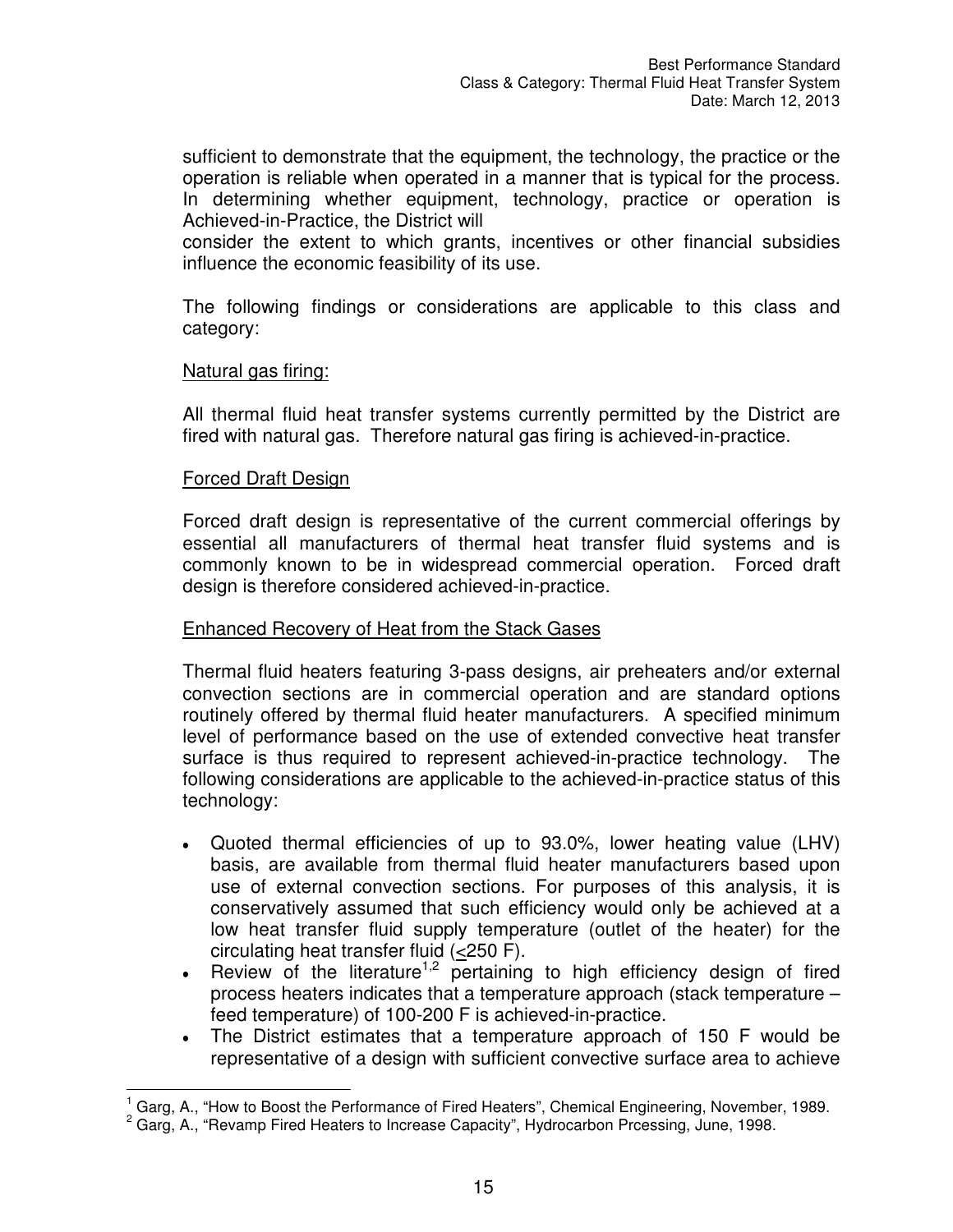a thermal efficiency of approximately 90% (LHV) when operating with a supply temperature of 250 F for the circulating heat transfer fluid (see Appendix B). Therefore, specification of a temperature approach of 150 F (stack temperature – heat transfer fluid return temperature) at rated firing capacity is consistent with published manufacturer's information and is determined to represent the achieved-in-practice application of this technology for thermal heat transfer systems.

#### Limit excess air and/or Flue Gas Recirculation (FGR)

Specification of percentage O2 in the stack or percentage FGR is problematic for thermal heat transfer systems since these units primarily control NOx emissions using ultra-low NOx burners and FGR and these parameters may vary widely depending upon the selected burner technology. A restrictive specification in this regard would likely dictate installation of an SCR system for NOx control for units meeting the District's emission regulations for NOx, given the current state of NOx control technology. However, in the case of thermal fluid heaters, the District does not currently consider the use of SCR to be an Achieved-in-Practice technology for thermal fluid heaters and therefore the NOx control strategy for thermal fluid heaters is assumed be based only on burner technology for purposes of the BPS determination. Based on this, placing limits on excess air and flue gas recirculation rates is not considered to be a feasible GHG reduction measure for thermal fluid heaters.

#### O2 Trim Control Instrumentation

O2 Trim instrumentation is commercially available and is commonly known to be in widespread commercial use for fired equipment in general. O2 trim instrumentation is therefore considered achieved-in-practice.

#### Use of high efficiency pumps and fans

The absolute value of efficiency which can be achieved by a fan or pump is highly dependent upon the specific operating conditions including flow, pressure, and temperature, all of which may vary significantly for any specific application. Given this variability as well as the absence of any effective industry standard for fan or pump efficiency, the District's opinion is that the specification of fan or pump efficiency cannot be realistically included as a technologically feasible reduction at this time. Therefore, the use of high efficiency pumps and fans is not considered achieved-in-practice.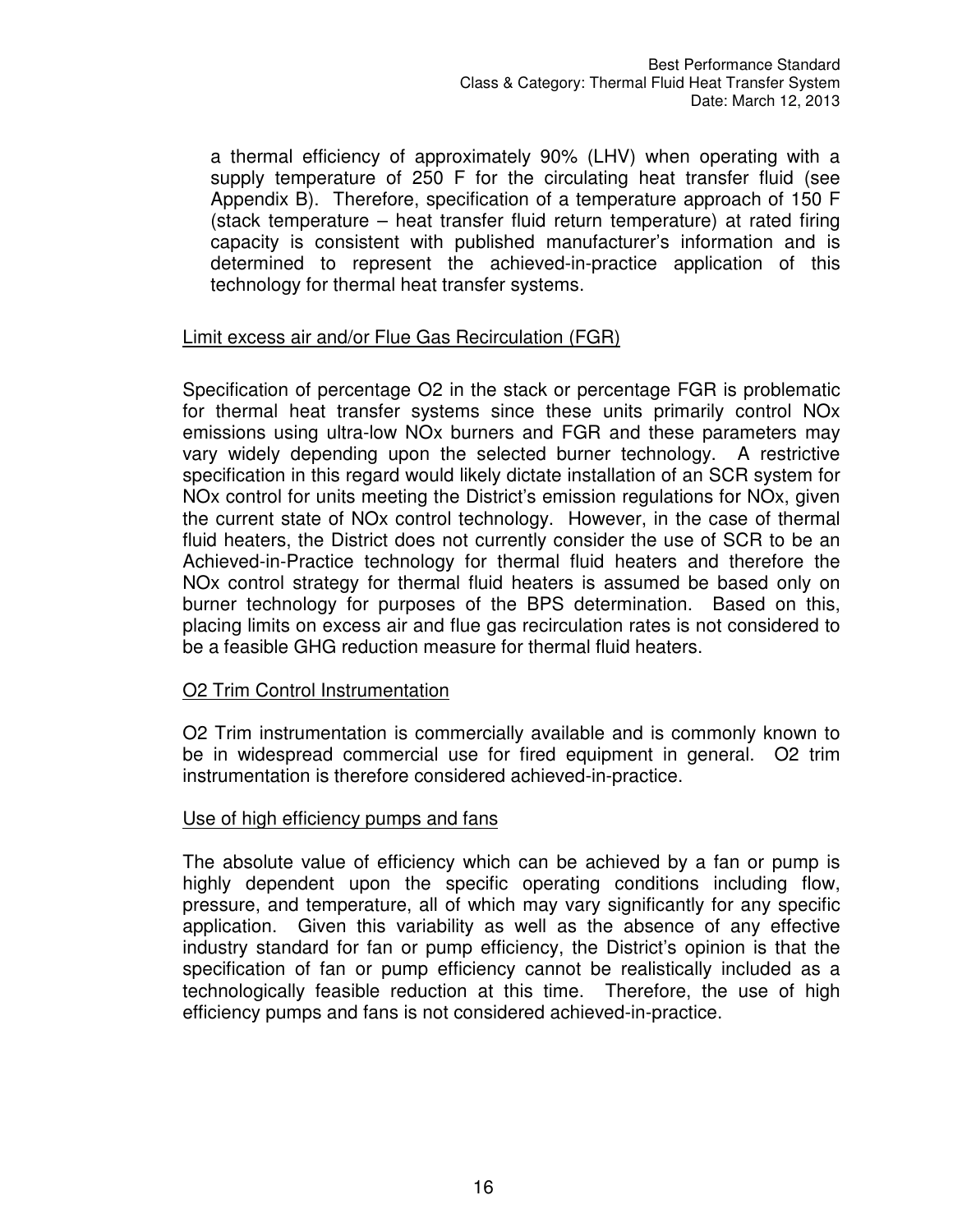#### Use of premium efficiency motors

Premium efficiency motors and motor speed control (variable frequency drive) are commercially available and are commonly known to be in widespread commercial use for fired equipment in general. Premium efficiency motors and motor speed control are therefore considered achieved-in-practice.

#### Use of motor speed control

Motor speed controls (variable frequency drives) are commercially available and are commonly known to be in widespread commercial use for combustion air fans on fired equipment in general. Application of this technology to the heat transfer circulating pumps, although technically feasible, presents some specific technical challenges with respect to control system design due to requirements to maintain a minimum flow rate to the heater independent of the process demand plus other control considerations related to multiple process users on a single heat transfer supply loop. The District has not identified any operations currently using this technology for the heat transfer fluid circulating pump. Therefore, motor speed control is therefore considered achieved-inpractice for combustion air fans only. Application to the heat transfer fluid circulation pump is not currently considered to be achieved in practice.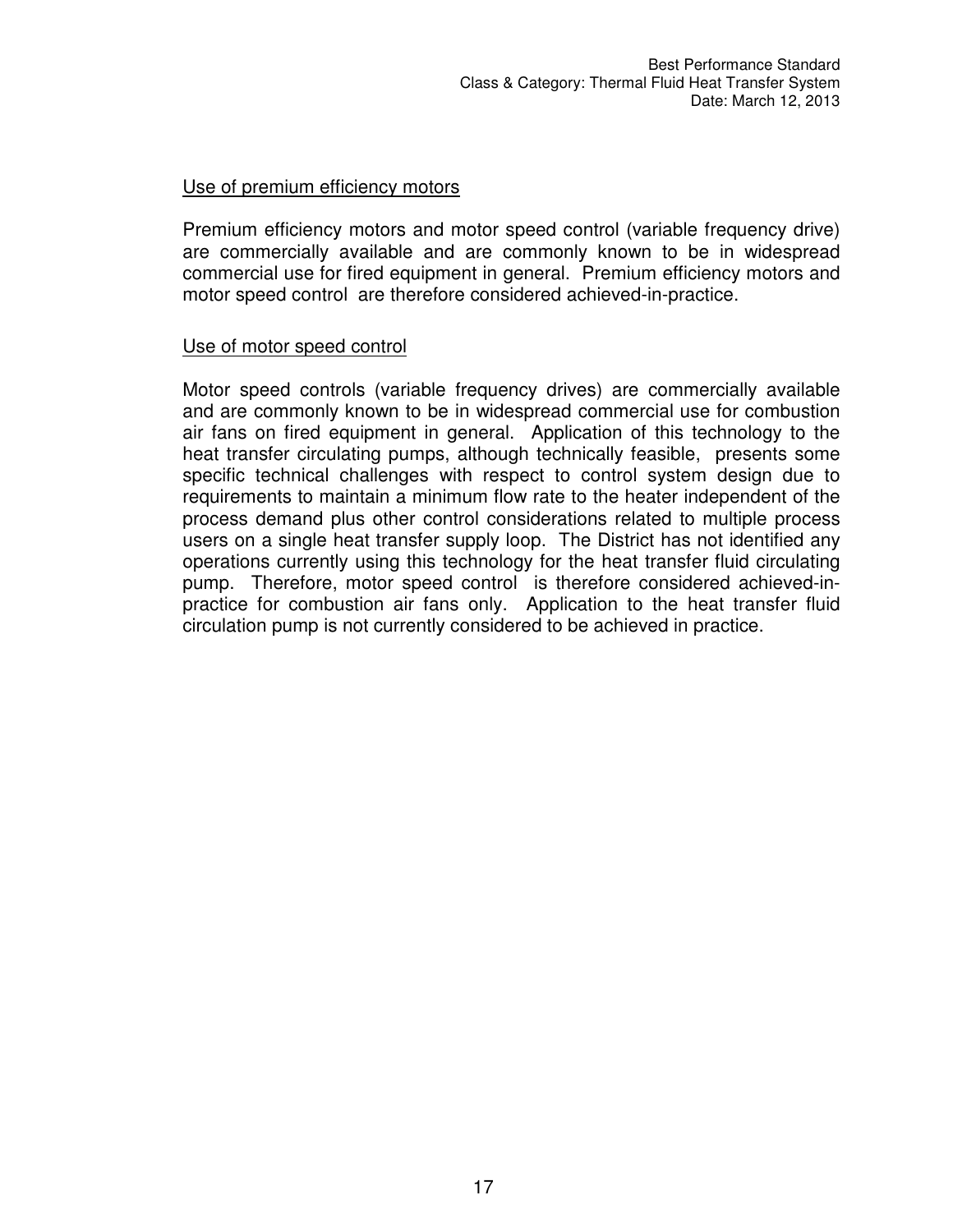| Table 3<br><b>Achieved-in-Practice GHG Control Measures for</b><br><b>Thermal Heat Transfer Systems</b>                                                                                                                                                                                 |                                                                                                                                                                                                                                                                              |  |  |  |  |
|-----------------------------------------------------------------------------------------------------------------------------------------------------------------------------------------------------------------------------------------------------------------------------------------|------------------------------------------------------------------------------------------------------------------------------------------------------------------------------------------------------------------------------------------------------------------------------|--|--|--|--|
| <b>GHG Reduction Measures</b>                                                                                                                                                                                                                                                           | <b>Achieved-Qualifications</b>                                                                                                                                                                                                                                               |  |  |  |  |
| The unit shall be fired with natural gas<br>where natural gas utility service is<br>available. When not available, the unit<br>may be fired on propane, butane or LPG.                                                                                                                  | GHG emissions from natual gas<br>combustion are the lowest of any<br>commecially available fuel.                                                                                                                                                                             |  |  |  |  |
| The thermal fluid heater shall be a forced-<br>draft design                                                                                                                                                                                                                             | Forced draft design is representative of the<br>current commercial offerings of essentially<br>all manufacturers of thermal heat transfer<br>fluid systems and is commonly known to be<br>in widespread commercial operation.                                                |  |  |  |  |
| The thermal fluid heater shall be designed<br>with sufficient convective heat transfer<br>surface to achieve a stack temperature<br>which is no greater than 150 F higher than<br>the design return tempertaure of the heat<br>transfer fluid when operating at maximum<br>firing rate. | Units with extended convective heat<br>transfer surface (relative to a 2-pass unit)<br>are in common use. The District has<br>determined that a temperature approach of<br>150 F represents the current level for<br>achieved-in-practice application of this<br>technology. |  |  |  |  |
| The firing controls for the thermal fluid<br>heater shall incorporate an O2 trim system<br>designed minimize excees air in the<br>exhaust of the unit.                                                                                                                                  | O2 Trim instrumentation is commercially<br>available and is commonly known to be in<br>widespread commercial use for fired<br>equipment in general.                                                                                                                          |  |  |  |  |
| The combustion air blower shall be<br>powered with a variable speed drive which<br>serves to modulate the flow from the fan to<br>match system demand.                                                                                                                                  | Motor speed control (variable frequency<br>drive) is commercially available and is<br>commonly known to be in widespread<br>commercial use for fired equipment in<br>general.                                                                                                |  |  |  |  |
| The motors driving the combustion air fan<br>and the thermal fluid circulating pump shall<br>be NEMA premium efficiency motors.                                                                                                                                                         | Premium efficiency motors and Motor<br>speed control (variable frequency drive) are<br>commercially available and are commonly<br>known to be in widespread commercial use<br>for fired equipment in general.                                                                |  |  |  |  |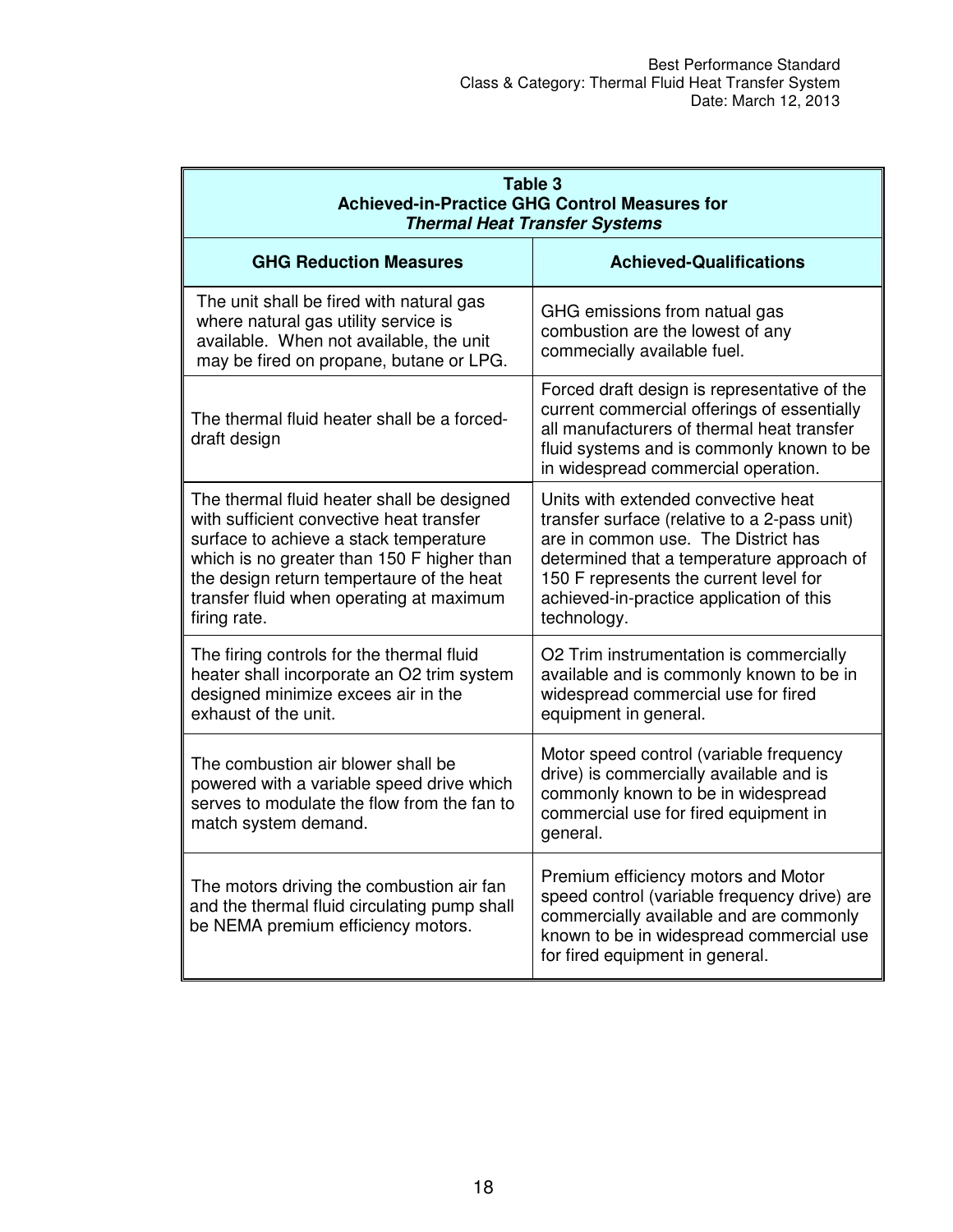#### **STEP 4. Quantify the Potential GHG Emission and Percent Reduction for Each Identified Achieved-in-Practice GHG Emission Control Measure**

For each Achieved-in-Practice GHG emission reduction measure identified:

- a. Quantify the potential GHG emissions per unit of activity  $(G_a)$
- b. Express the potential GHG emission reduction as a percent  $(G_n)$  of Baseline GHG emissions factor per unit of activity (BEF)

All Achieved-in-Practice reduction measures are independently implemented and are thus additive in impact. Therefore, the GHG emission quantification will be presented as a single value based on the additive contribution of each individual measure incorporated into the overall control measure.

### **A. Additional Basis and Assumptions Applicable to the BPS Case:**

- *The thermal fluid heater is designed to operate with a temperature approach of 150 F at rated firing capacity.*
- *The unit is assumed to operate with an average O2 concentration in the exhaust of 4.5% due to operation of the O2 trim control.*
- *Hot oil supply temperature is assumed to be 350 F. (typical temperature level for utility steam in industrial facilities).*
- *The following are typical properties for heat transfer fluids as a basis for this calculation:*

| <b>Heat Transfer Fluid Properties</b><br>at Operating Condition |      |  |  |  |
|-----------------------------------------------------------------|------|--|--|--|
| Density<br>lb/gallon                                            | 6.4  |  |  |  |
| <b>Heat Capacity</b><br>Btu/lb-F                                | 0.58 |  |  |  |

• *At the given heat transfer fluid circulation rate of 62.5 gallons per minute:* 

| Circulation<br>Rate in lb/hr |                    | = M = 62.5 gpm x 60 $\frac{\text{min}}{\text{hour}}$ x 6.4 |  |  |  | $\mathsf{I} \mathsf{b}$<br>gallon |
|------------------------------|--------------------|------------------------------------------------------------|--|--|--|-----------------------------------|
|                              | $M = 24,000$ lb/hr |                                                            |  |  |  |                                   |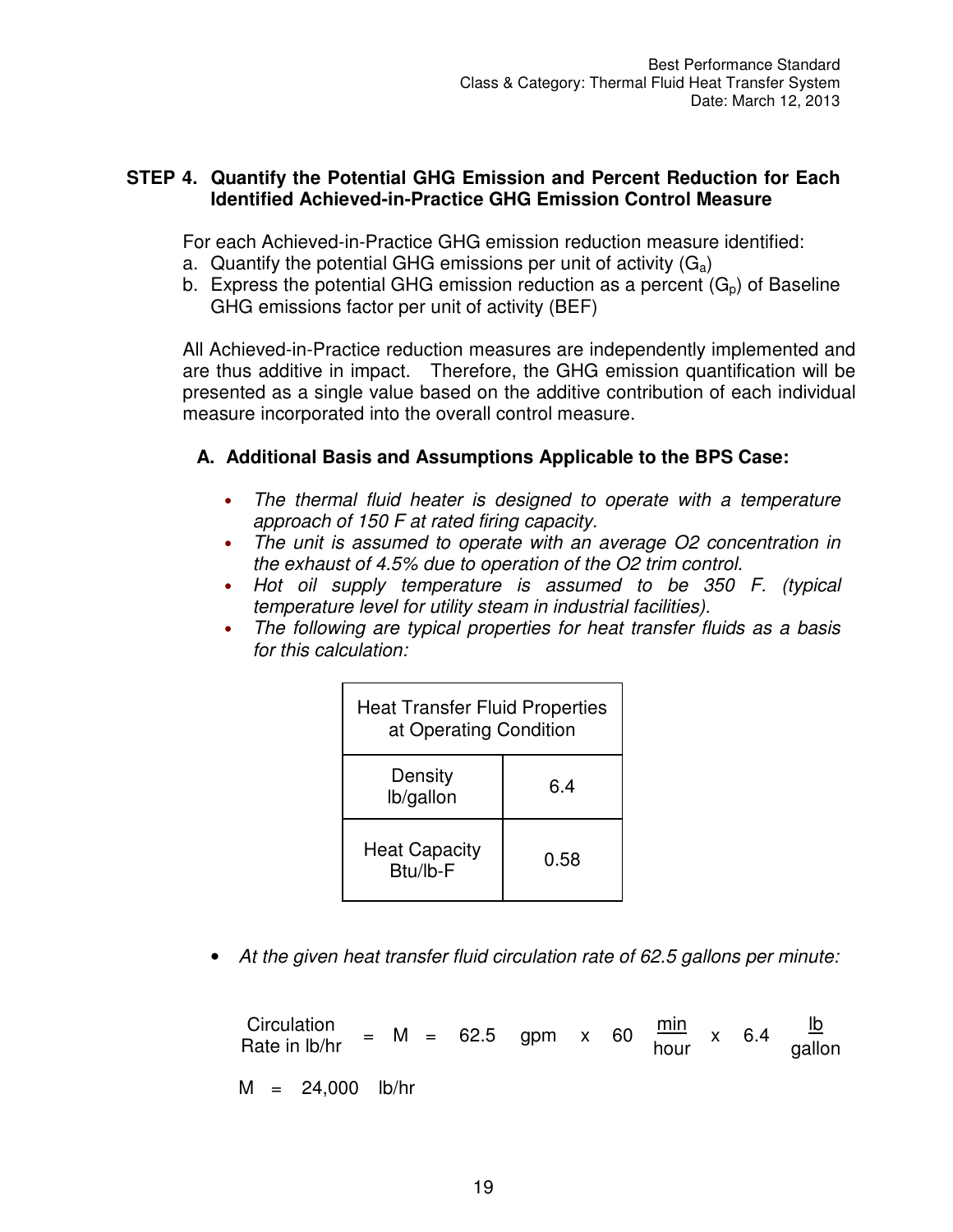| Oil Temperature<br>Increase in<br>$= \Delta T$                   | <u>Btu</u><br>Q<br>hour                                                 |
|------------------------------------------------------------------|-------------------------------------------------------------------------|
| Heater F                                                         | <u>lb</u><br><u>Btu</u><br>M<br>$C_p$<br>$\mathsf{X}^-$<br>lb-F<br>hour |
| <u>Btu</u><br>1,000,000<br>hour<br>ΔT                            |                                                                         |
| <u>lb</u><br>24,000<br>0.58<br>$\mathsf{X}^-$<br>hour            | <u>Btu</u><br>$Ib-F$                                                    |
| 72 F<br>$\Delta T$                                               |                                                                         |
| Oil Return<br>Supply Temperature - ΔT<br>Temperature<br>$=$<br>F |                                                                         |
| Oil Return<br>$350 -$<br>72<br>Temperature F                     | 278 F<br>$=$                                                            |
| <b>Stack</b><br>Oil Return<br>=<br>Temperature<br>Temperature    | Approach<br>$\ddot{}$                                                   |
| <b>Stack</b><br>278 F<br>$+$<br>Temperature                      | 150 F<br>– 428 F<br>$=$                                                 |

- *Enthalpy values are referenced to products of combustion at 68 F, water in the vapor state.*
- *The following definitions are applicable for purposes of this analysis:*

*Flue Gas = stoichiometric products of combustion of natural gas, dry basis* 

*Combustion Water = water vapor produced by combustion of natural gas* 

- *Excess air = additional air provided to the combustion process as required for operation at the specified oxygen concentration at the boiler exhaust.*
- *Stack Gas = combined boiler exhaust including flue gas, combustion water and excess air.*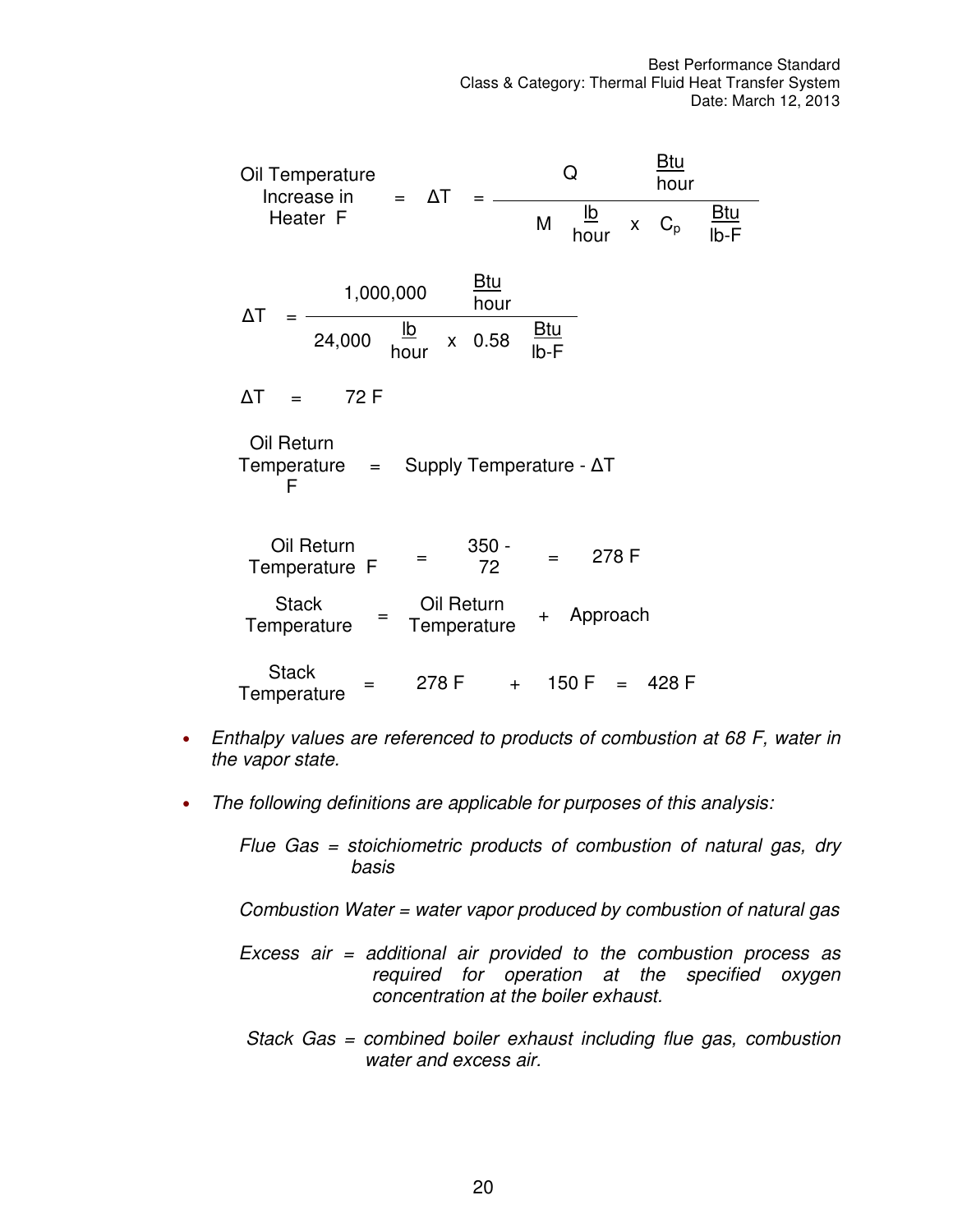- *Electric motors powering the combustion air fan and circulating pump are NEMA Premium Efficiency with rated efficiency of 92%.*
- *An energy savings of 30% for electric motor operation associated with the combustion air fan is assumed for units equipped with variable speed drives.*
- The following gas phase properties are applicable based on combustion of methane::

| Gas Phase Properties Based on Methane<br>Combustion |                                                  |                                                                             |  |  |  |  |
|-----------------------------------------------------|--------------------------------------------------|-----------------------------------------------------------------------------|--|--|--|--|
|                                                     | Average<br>Molecular<br>Weight<br>Ib per Ib-mole | Average Gas<br>Phase<br><b>Specific Heat</b><br>Btu/lb-F<br>$(68 - 400)$ F) |  |  |  |  |
| <b>Flue Gas</b>                                     | 27.6                                             | 0.244                                                                       |  |  |  |  |
| Air                                                 | 28.8                                             | 0.248                                                                       |  |  |  |  |
| Combustion<br>Water                                 | 18.0                                             | 0.450                                                                       |  |  |  |  |

- Convective and radiation losses are assumed to be 2.5% of the fired duty (HHV) of the oven
- Combustion water rate based on the combustion of methane is Fw = 2,018 scf-water vapor per MMBtu (HHV) at 68 F.
- Given the average molecular weight of 27.6 stated in the table above, the lb of stoichiometric flue gas is given by:

Lb flue gas  $=$  SFC x 8,710 scf/MMBtu x 29.9 lb per mol/385.5 scf/mol  $= 675.6 \times$  SFC

• At 4.5% O2, the excess air correction factor is:

$$
A_{c} = (20.85\%) / (20.85\% - 4.5\%)
$$
  
= 1.275

• The Ib of excess air in the stack gas are a function of the amount of fuel fired and the excess air correction factor:

Lb excess air  $=$  SFC x 8,710 x  $(A<sub>c</sub> - 1)$  x 28.8 lb per mol/385.5 scf/mol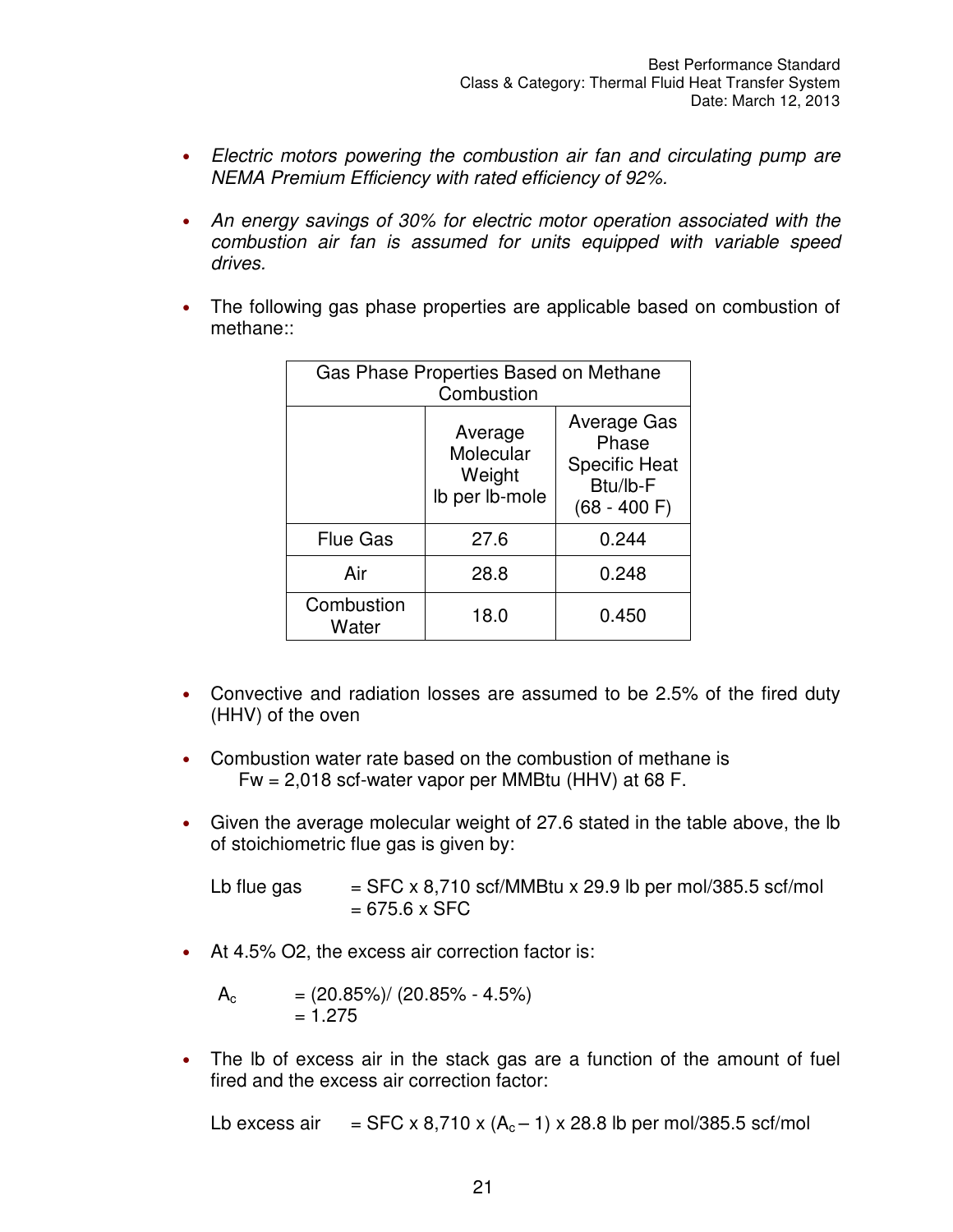#### $= 178.9 \times$  SFC

• The Ib of combustion water in the stack gas are a function of the amount of fuel fired and the excess air correction factor:

| Lb excess air | $=$ SFC x F <sub>w</sub> x 18.0/385.5 scf/mol |
|---------------|-----------------------------------------------|
|               | $=$ SFC x 2,018 x 18.0/385.5                  |
|               | $= 94.2 \times$ SFC                           |

#### **B. Calculation of Potential GHG Emissions per Unit of Activity (Ga):**

#### **Direct Emissions**

#### **Thermal Fluid Heater Energy Balance:**

| <b>Heat Inputs</b>                             |                                                        |  |  |
|------------------------------------------------|--------------------------------------------------------|--|--|
| Fuel Firing Btu/hour<br>(LHV)                  | $=$ (SFC/111%) x 1,000,000 Btu supplied                |  |  |
|                                                |                                                        |  |  |
| <b>Heat Outputs</b>                            |                                                        |  |  |
| Flue Gas Enthalpy<br>from Combustion<br>Btu/hr | $= 675.6$ lb/MMBtu x SFC x 0.245 Btu/lb-F x (428-68) F |  |  |
| Excess air enthalpy<br>in flue gas<br>Btu/hr   | $= 178.9 \times$ SFC x 0.248 Btu/lb-F x (428-68) F     |  |  |
| Combustion<br>moisture enthalpy<br>Btu/hr      | $= 94.2 \times$ SFC x 0.450 Btu/lb-F x (428-68) F      |  |  |
| Radiation and<br>convection Loss<br>Btu/hr     | $= 2.5\% \times$ SFC $\times$ 1,000,000                |  |  |
| <b>Supplied Process</b><br>Heat                | $= 1,000,000$ Btu                                      |  |  |

Setting Heat Input = Heat Output and solving for the SFC yields:

 $SFC_{BPS} = 1.27$  MMBtu Fuel (HHV)/MMBtu-supplied

Direct emissions are then calculated as:

GHG<sub>D</sub> = 117 lb-CO<sub>2(e)</sub>/MMBtu x 1.27 MMBtu/ton chips  $= 148.6$  lb-CO2(e)/MMBtu-supplied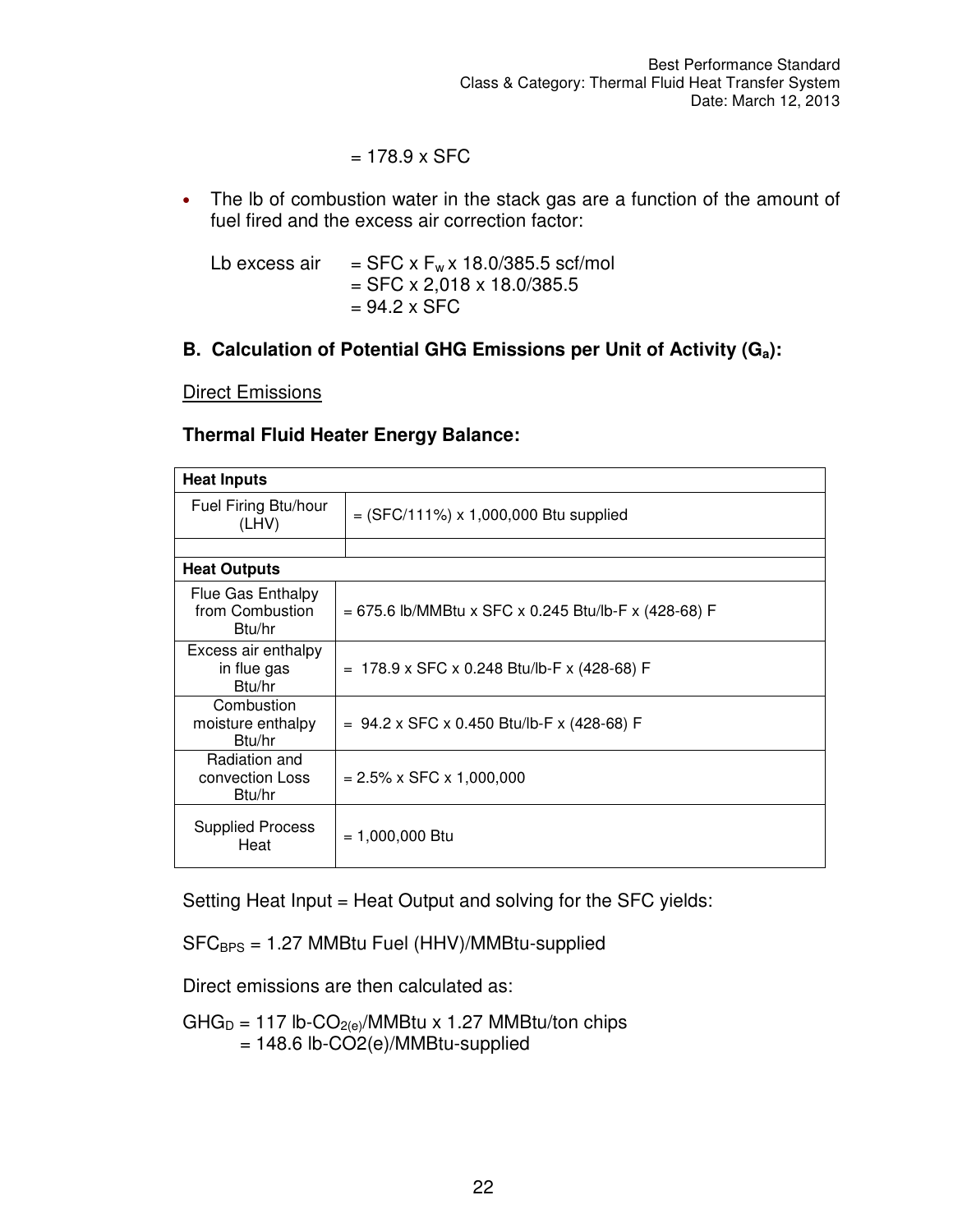#### **Indirect Emissions**

Only indirect emissions associated with the operation of electric motors are considered determined by the following: GHG (electric motor) = Electric Utility GHG Emission Factor x kWh consumed

*Thermal Fluid Circulating Pump* 

Bhp =  $\frac{62 \text{ gpm} \times 75 \text{ psi}}{1,713 \times 65\%}$ 

 $Bhp = 4.18$ 

*Combustion Air Fan* 

Combustion Air Rate 1.27 MMBtu/hr <sup>x</sup> 8,710 scf/MMBtu <sup>x</sup> 20.85%  $20.85\%$  -  $x$ 1 hour 4.5% 60 minutes Combustion Air Rate = 235 cfm Bhp  $=$   $\frac{235 \text{ CFM} \times 25 \text{ W.C.}}{}$ 6,356 x 60%

 $Bhp = 1.54$ 

Since the combustion air fan is equipped with avariable speed drive, a savings of 30% in energy consumption is incorporated:

Adjusted Fan Brake Horsepower = Brake HP x  $(1-30\%)$  = 1.54 x  $(1-30\%)$ 

 $= 1.08$ 

Total Brake Horsepower for fan and pump:

 $BHP_T = 4.18 + 1.08 = 5.26$ 

Bhp for both motors is then converted to a brake kWh:

Brake kWh: =  $5.26 \times 0.7457$  kWh/bhp =  $3.92$  kWh/MMBtu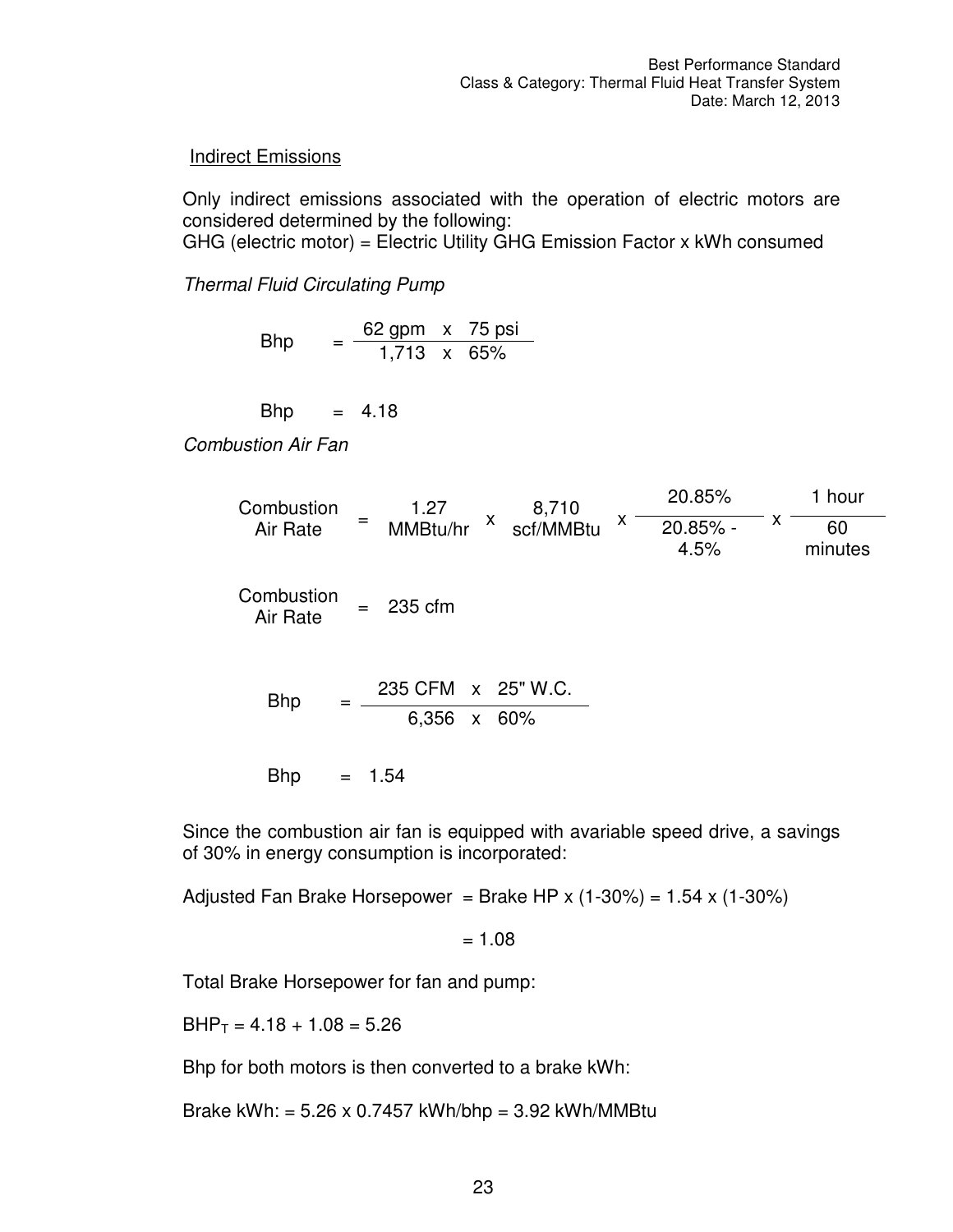Actual kWh consumption is calculated based on motor efficiency:

kWh consumption = 3.92 brake kWh/MMBtu  $\div$  92% = 4.27 kWh/MMBtu supplied

GHG (electric motor) =  $0.69$  lb-CO<sub>2</sub>e/kWh x 4.27 kWh/MMBtu

GHG (electric motor) =  $2.95$  lb-CO<sub>2</sub>e/MMBtu

The Potential GHG emissions per unit of activity  $(G_a)$  is the sum of the direct and the indirect emissions:

**Ga = 148.6 + 3.0 = 151.6 lb- CO2(e)/MMBtu supplied** 

**C. Calculation of Potential GHG Emission Reduction as a Percentage of the Baseline Emission Factor (Gp):** 

 $G_p = (BEF - G_a) / BEF = (167.5 - 151.6)/167.5 = 9.5%$ 

#### **STEP 5. Rank all Achieved-in-Practice GHG emission reduction measures by order of % GHG emissions reduction**

Since all listed reduction measures are independent, no ranking is necessary.

#### **STEP 6. Establish the Best Performance Standard (BPS) for this Class and Category**

For Stationary Source Projects for which the District must issue permits, Best Performance Standard is – "For a specific Class and Category, the most effective, District approved, Achieved-In-Practice means of reducing or limiting GHG emissions from a GHG emissions source, that is also economically feasible per the definition of achieved-in-practice. BPS includes equipment type, equipment design, and operational and maintenance practices for the identified service, operation, or emissions unit class and category".

Based on the definition above and the ranking of evaluated technologies, Best Performance Standard (BPS) for this class and category is determined as: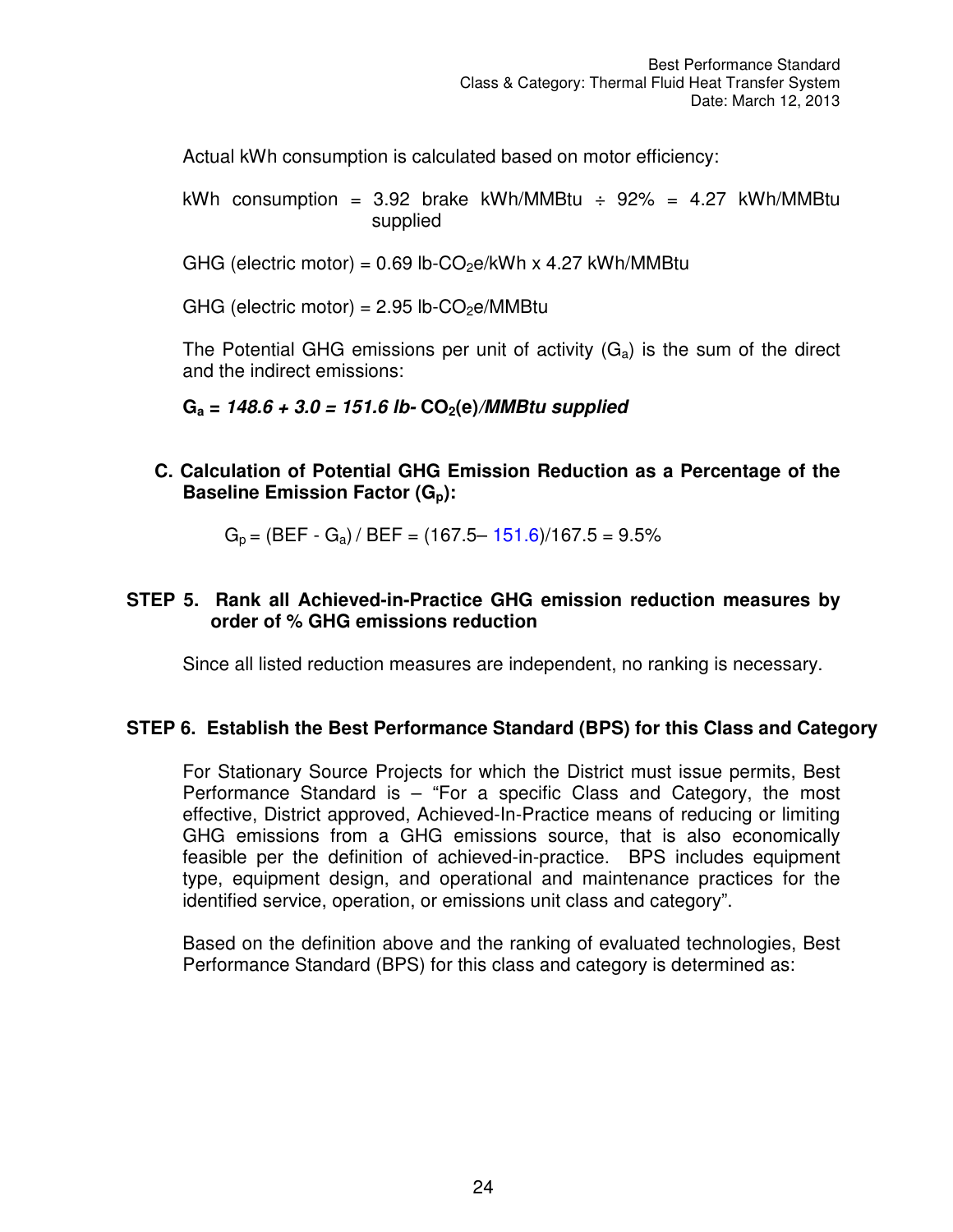#### **Best Performance Standard for Thermal Fluid Heat Transfer Systems**

**Thermal heat transfer systems meeting this Best Performance Standard shall comply with all elements listed below:** 

- **1. The unit shall be fired with natural gas where natural gas utility service is available. When not available, the unit may be fired on propane, butane or LPG.**
- **2. The thermal fluid heater shall be a forced-draft design.**
- **3. The thermal fluid heater shall be designed to recover heat from the stack sufficient to achieve a stack temperature of no greater than the temperature of the returning heat transfer fluid plus 150 F when operating at design firing rate.**
- **4. The burner and firing controls for the thermal fluid heater shall include an O2 trim control system, designed to minimize the excess air in the heater exhaust.**
- **5. The combustion air blower shall be powered with a variable speed drive which serves to modulate the flow from the pump/fan to match system demand.**
- **6. The motors driving the combustion air fan and the thermal fluid circulating pump shall be NEMA premium efficiency motors.**

#### **STEP 7. Eliminate All Other Achieved-in-Practice Options from Consideration as Best Performance Standard**

The following Achieved-in-Practice GHG control measures identified and ranked in the table above are eliminated from consideration as Best Performance Standard since they have GHG control efficiencies which are less than that of the selected Best Performance Standard as stated in Step 6 of this evaluation:

*No other Achieved-in-Practice options were identified.* 

### **Vlll. Appendices**

Appendix A: Schematic of typical thermal heat transfer system Appendix B: Thermal Efficiency Demonstration Appendix C: Public Notice of Intent: Notice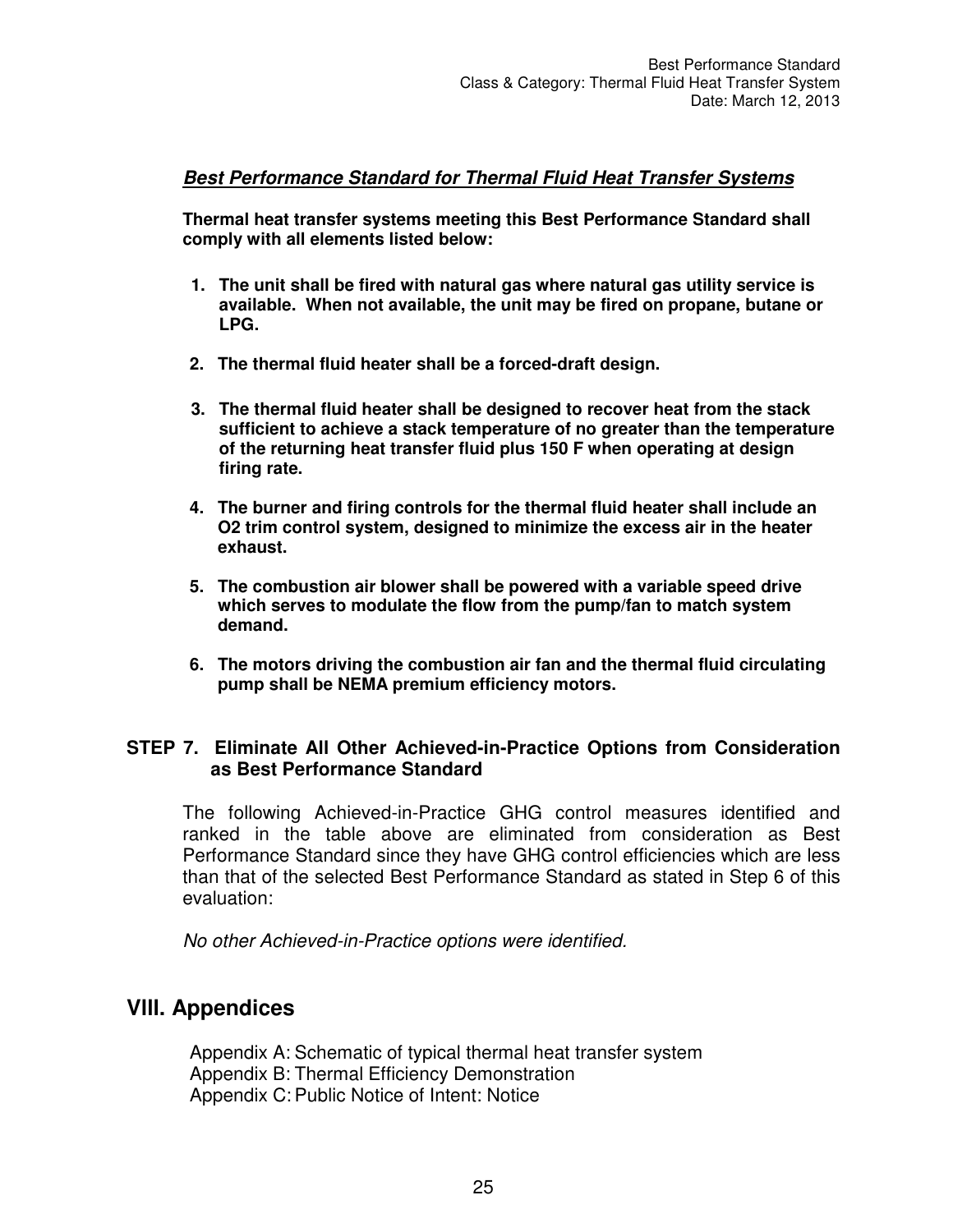Best Performance Standard Class & Category: Thermal Fluid Heat Transfer System Date: March 12, 2013

# **Appendix A Typical Thermal Fluid Heat Transfer System**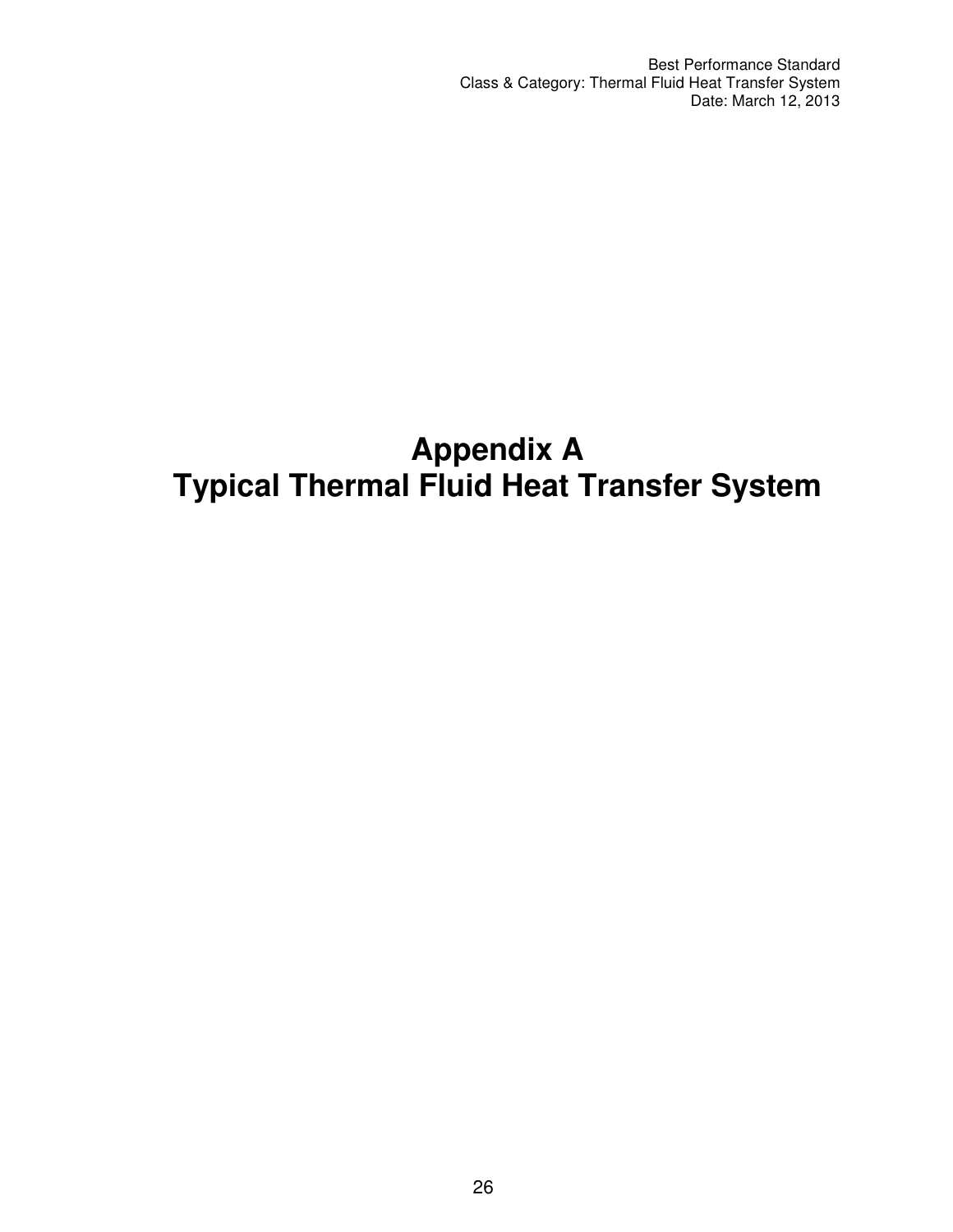# **Typical Thermal Fluid Heat Transfer System**

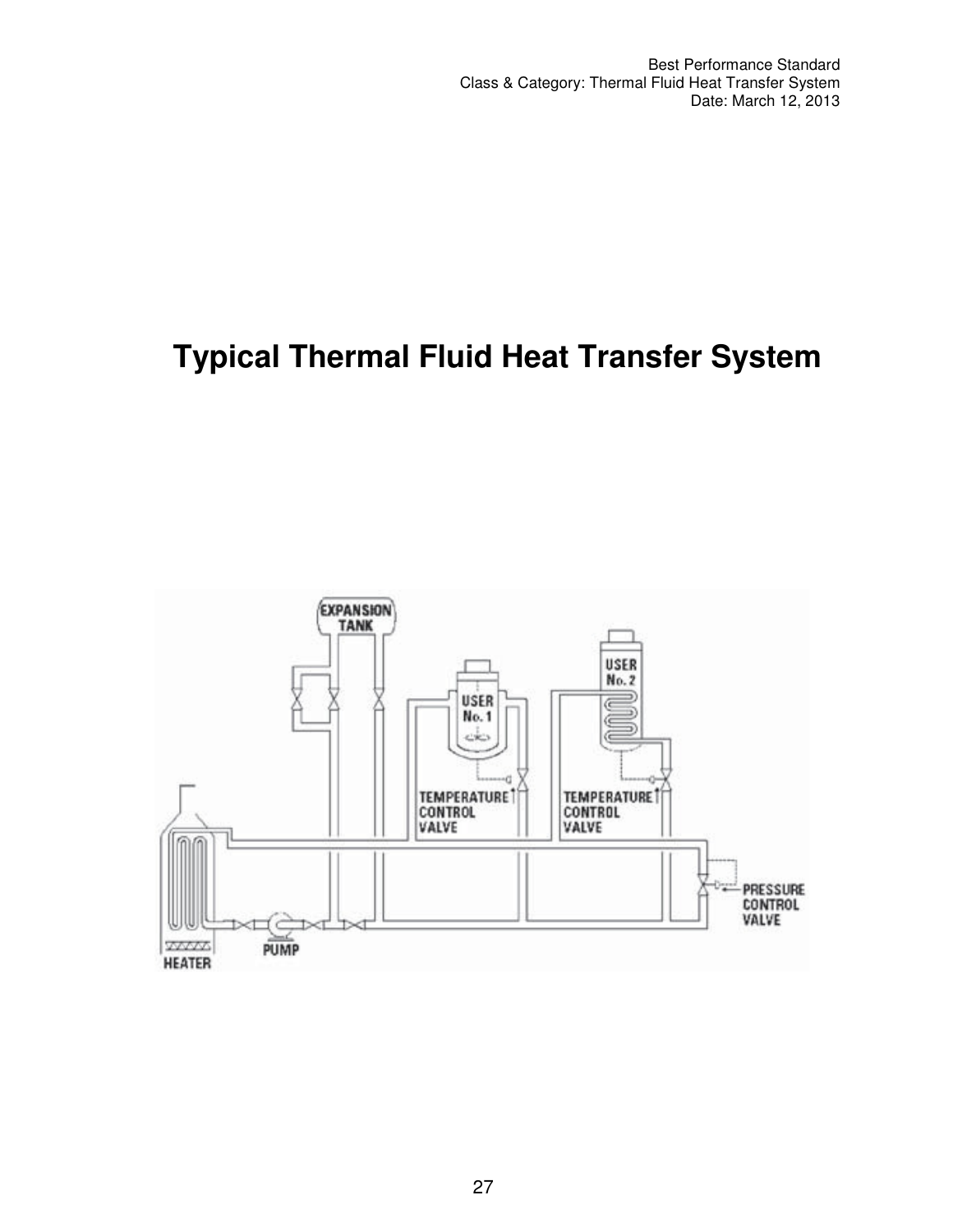# **Appendix B Thermal Efficiency Demonstration**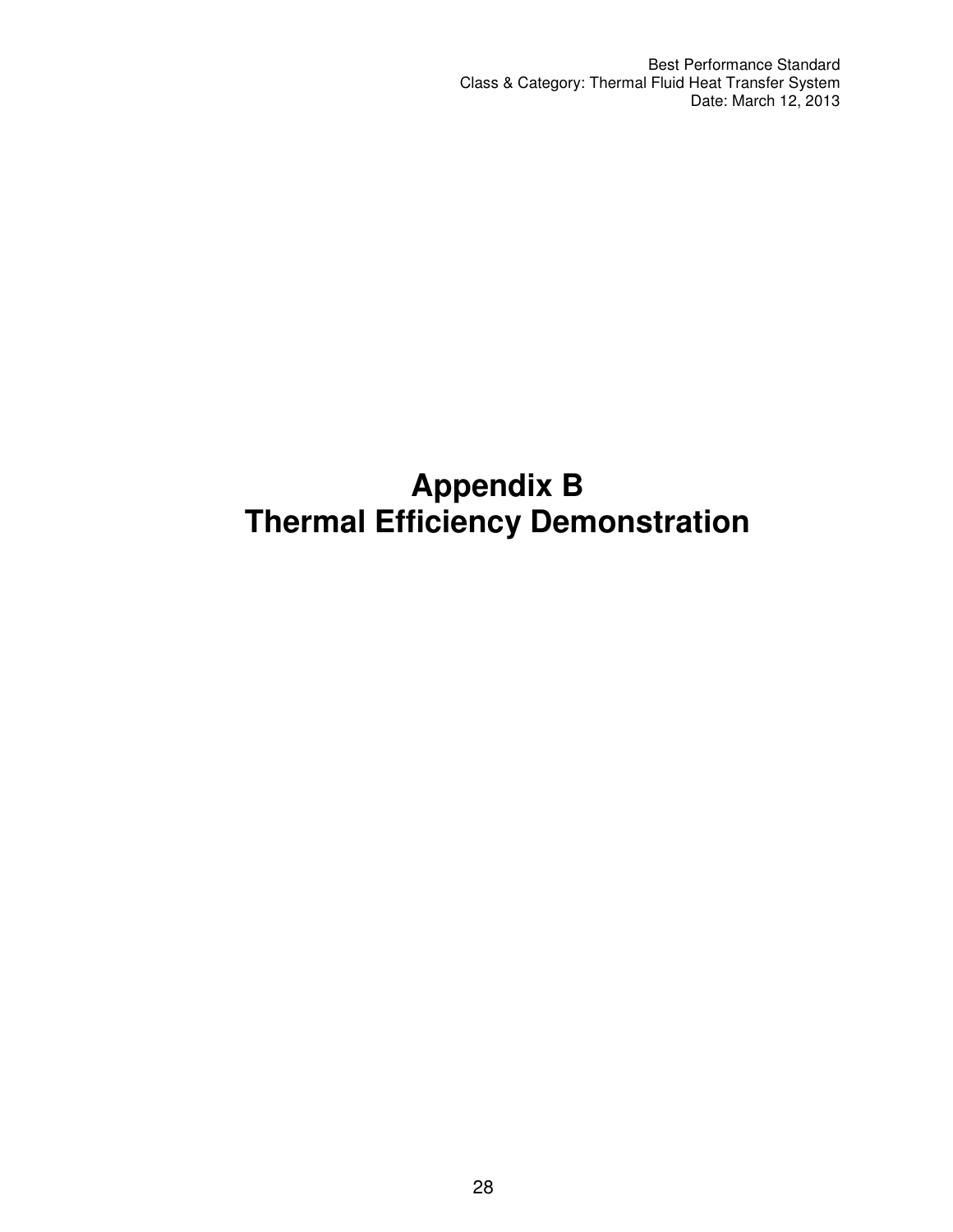#### **90% Net Thermal Efficiency Demonstration for Thermal Fluid Heat Transfer System with BPS**

Published manufacturer's information indicates that thermal fluid heat transfer units are offered with net thermal efficiency exceeding 90%. This is conservatively assumed to be applicable to lower temperature systems where the fluid return temperature is low enough to allow substantial recovery of heat from the stack gases. The following calculation demonstrates that the District's GHG reduction measure, requiring that the stack temperature be no greater than 150 F above the fluid return temperature, is consistent with manufacturer's published efficiency value of 90% when evaluated for a low temperature system.

#### **Basis and Assumptions:**

- The thermal fluid heater is designed to operate with a temperature approach of 150 F at rated firing capacity.
- Hot oil supply temperature is assumed to be 250 F (lower temperature consistent with use of low pressure steam typical for industrial facilities)
- Unless stated otherwisw, all basis and assumption used in Step 4 for the BPS analysis are applicable.
- At the given heat transfer circulation rate of 62.5 gallons per minute*:*

Circulation Rate in Ib/hr = M = 62.5 gpm x 60 
$$
\frac{min}{hour}
$$
 x 6.4  $\frac{lb}{gallon}$ 

\nM = 24,000 lb/hr

\nOil Temperature Increase in Heater F

\nHaater F

\nM  $\frac{lb}{hour}$  x C<sub>p</sub>  $\frac{Btu}{lb-r}$ 

\nAT =  $\frac{1,000,000}{24,000} \frac{lb}{hour}$  x 0.58  $\frac{Btu}{lb-r}$ 

\nAT = 72 F

\nOil Return

\nTemperature = Supply Temperature -  $\Delta T$  F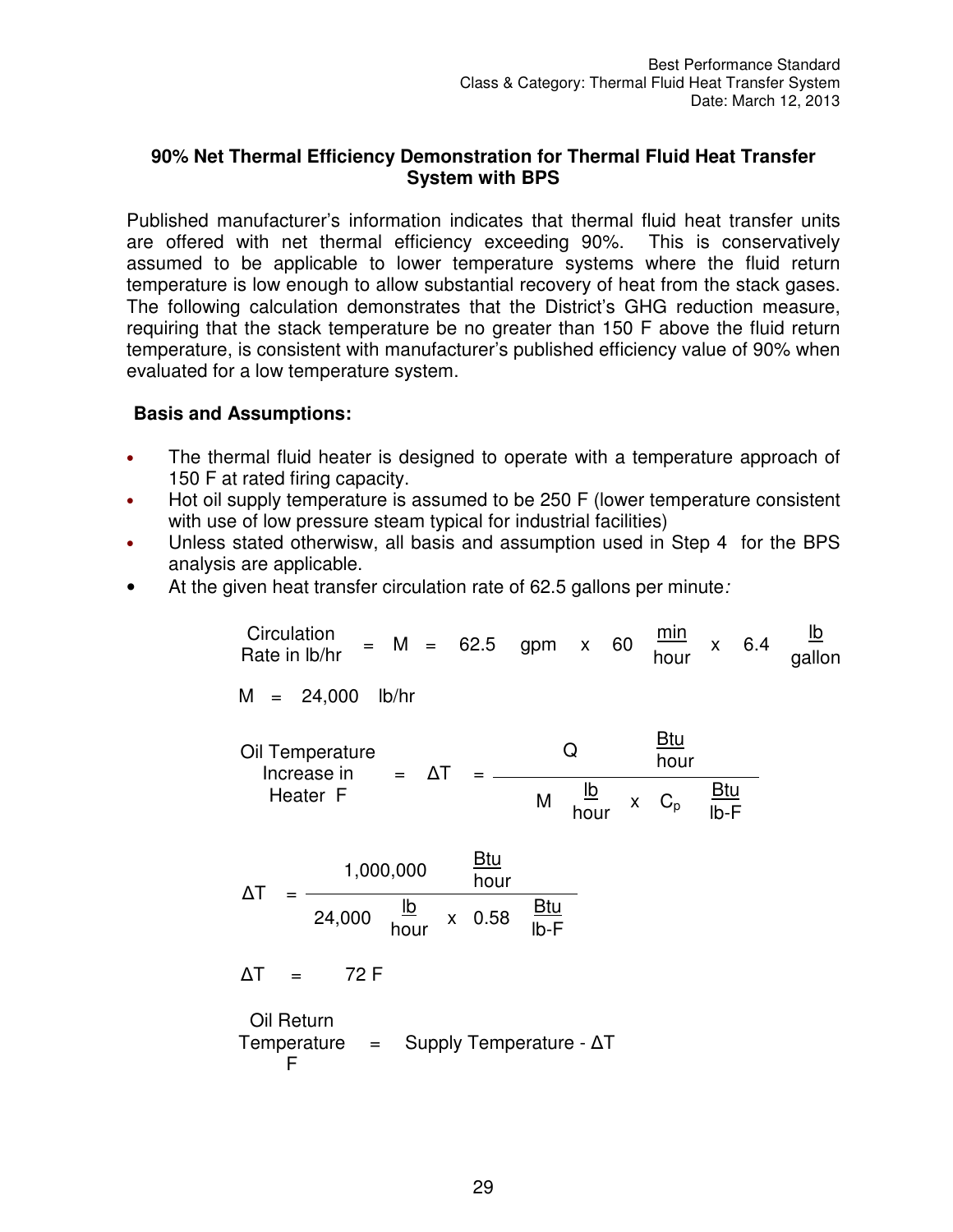| Oil Return<br>Temperature F                   |                           | $250 - 72 = 178$ F |  |                 |
|-----------------------------------------------|---------------------------|--------------------|--|-----------------|
| <b>Stack</b><br>$\overline{a}$<br>Temperature | Oil Return<br>Temperature | + Approach         |  |                 |
| <b>Stack</b><br>$=$<br>Temperature            | 178 F                     |                    |  | $150 F = 328 F$ |

#### **Thermal Fluid Heater Energy Balance:**

| <b>Heat Inputs</b>                             |                                                      |
|------------------------------------------------|------------------------------------------------------|
| Fuel Firing Btu/hour<br>(LHV)                  | $=$ (SFC/111%) x 1,000,000 Btu supplied              |
|                                                |                                                      |
| <b>Heat Outputs</b>                            |                                                      |
| Flue Gas Enthalpy<br>from Combustion<br>Btu/hr | = 675.6 lb/MMBtu x SFC x 0.244 Btu/lb-F x (328-68) F |
| Excess air enthalpy<br>in flue gas<br>Btu/hr   | = 178.9 x SFC x 0.248 Btu/lb-F x (328-68) F          |
| Combustion<br>moisture enthalpy<br>Btu/hr      | $= 94.2 \times$ SFC x 0.450 Btu/lb-F x (328-68) F    |
| Radiation and<br>convection Loss<br>Btu/hr     | $= 2.5\% \times \text{SFC} \times 1,000,000$         |
| <b>Supplied Process</b><br>Heat                | $= 1,000,000$ Btu                                    |

Setting Heat Input = Heat Output and solving for the SFC yields:

SFC = 1.23 MMBtu Fuel (HHV)/MMBtu-supplied

Converting to an LHV basis:

 $SFC$  (LHV) =  $SFC \div 111\% = 1.11$  MMBtu Fuel (LHV)/MMBtu-supplied

Thermal efficincy is the inverse of the Specific Fuel Consumption (SFC). Therefore,

#### **Thermal efficiency (LHV) = 90%**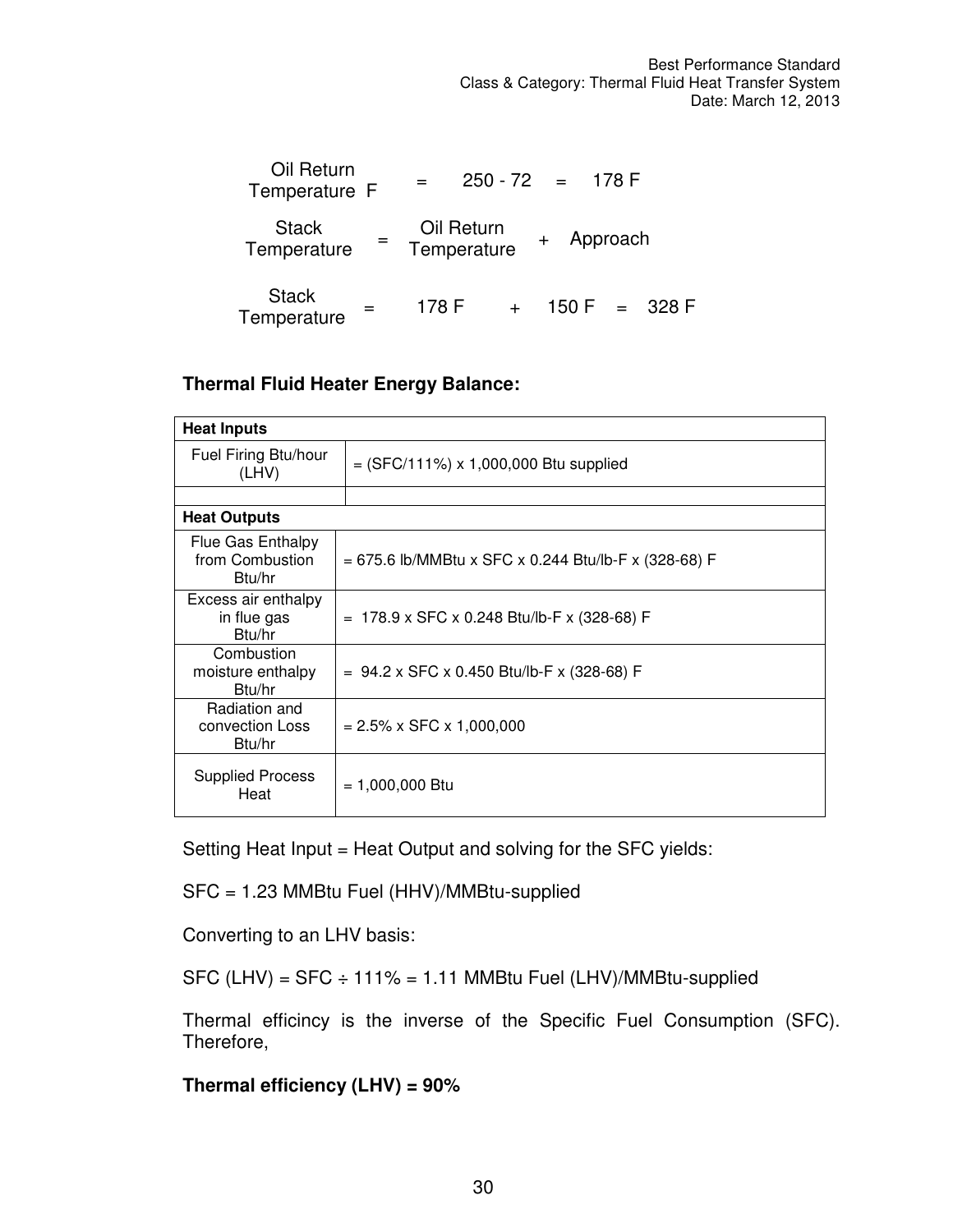Best Performance Standard Class & Category: Thermal Fluid Heat Transfer System Date: March 12, 2013

# **Appendix C Public Notice of Intent**